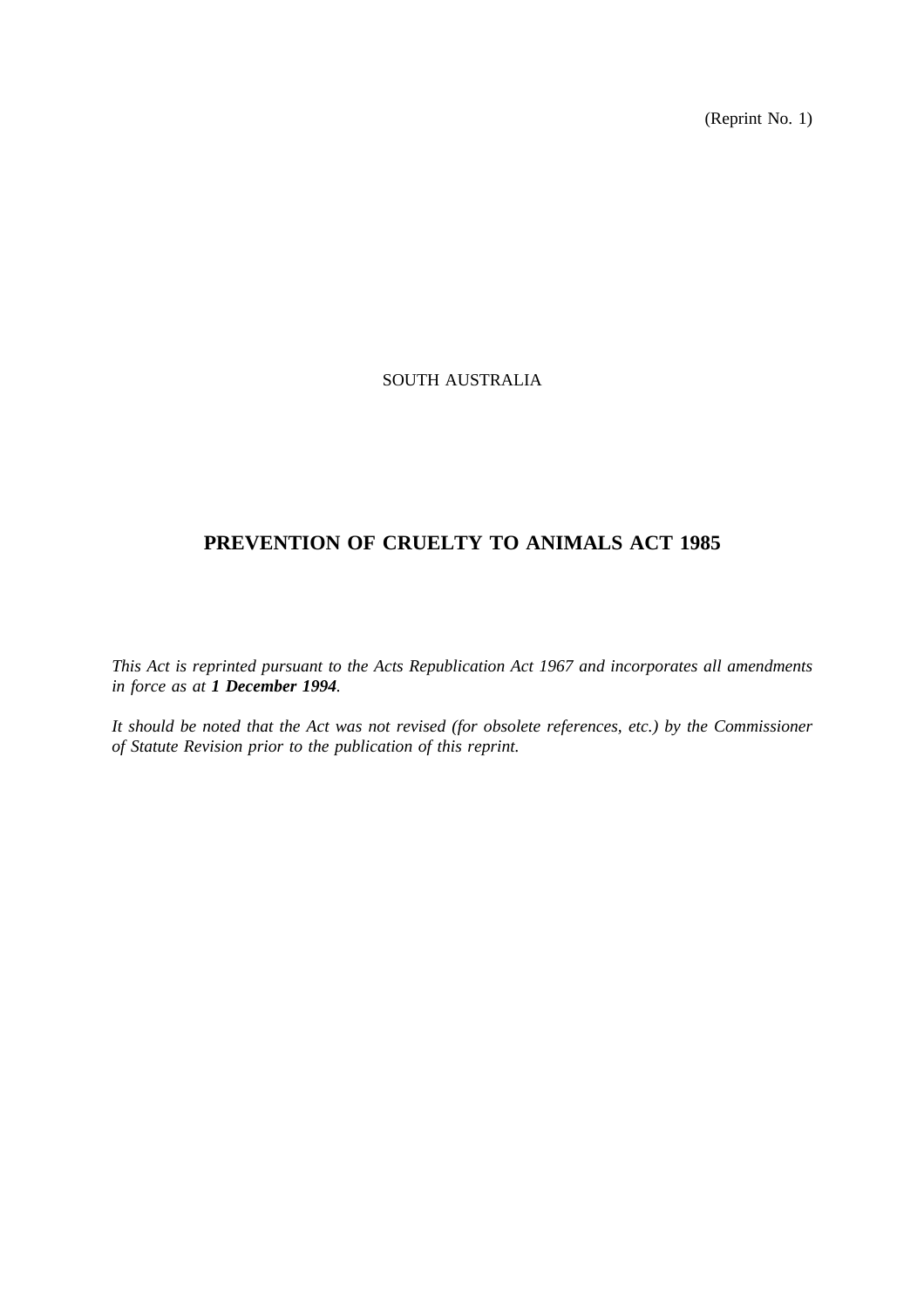## **SUMMARY OF PROVISIONS**

### **PART 1 PRELIMINARY**

- 1. Short title
- 2. Commencement
- 3. Interpretation
- 4. Repeal of Prevention of Cruelty to Animals Act 1936
- 5. Act to bind Crown

#### **PART 2 THE ANIMAL WELFARE ADVISORY COMMITTEE**

- 6. The Animal Welfare Advisory Committee
- 7. Term of office of members
- 8. Allowances and expenses
- 9. Conduct of business
- 10. Saving provision
- 11. The secretary
- 12. Functions of the Committee

#### **PART 3 CRUELTY TO ANIMALS**

- 13. Ill treatment of animals
- 14. Electrical devices for controlling animals not to be used in contravention of regulations
- 15. Prohibited medical or surgical procedures

### **PART 4**

### **TEACHING AND RESEARCH INVOLVING ANIMALS**

### **DIVISION 1—LICENCES FOR TEACHING AND RESEARCH INVOLVING ANIMALS**

- 16. Prohibition of use of animals for teaching or research unless licensed
- 17. Application for a licence
- 18. Grant of licences
- 19. Conditions of licences
- 20. Renewal of licences
- 21. Surrender of licences
- 22. Revocation or suspension of licences

#### **DIVISION 2—ANIMAL ETHICS COMMITTEES**

- 23. Animal ethics committees
- 24. Procedure
- 25. Functions of animal ethics committees

#### **DIVISION 3—APPEALS**

- 26. Appeals against decisions of animal ethics committees
- 27. Appeal against decisions of Minister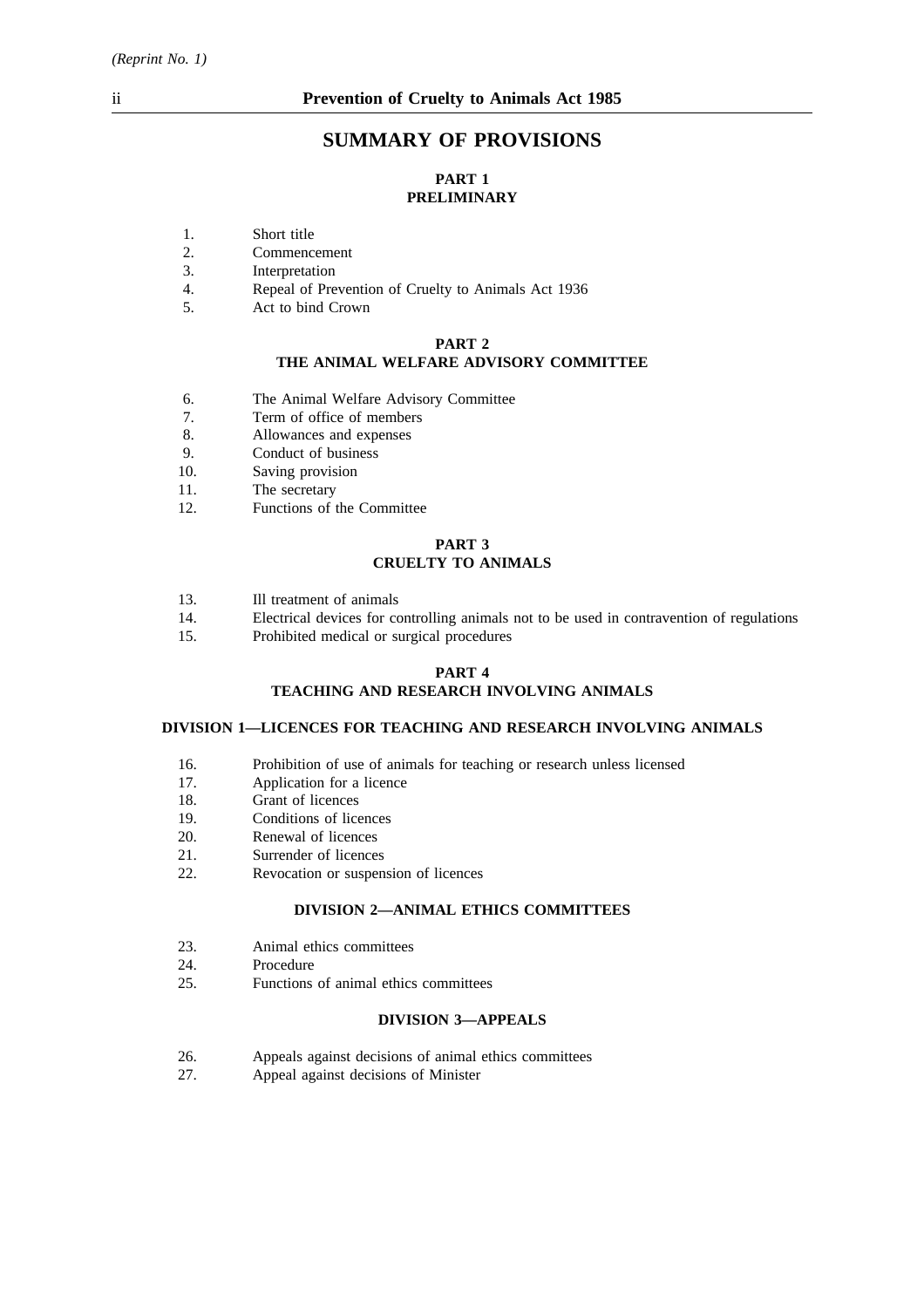#### **PART 5**

#### **APPOINTMENT AND POWERS OF INSPECTORS**

- 28. Inspectors
- 29. Powers of inspectors
- 30. Inspector or veterinary surgeon may kill animals in certain circumstances
- 31. Falsely representing to be an inspector 32. Immunity from liability
- Immunity from liability

#### **PART 6 MISCELLANEOUS**

- 33. Duty of person in charge of vehicle in case of accidents involving animals
- 34. Permits to hold rodeos
- 35. Power to provide food to neglected animals
- 36. Power of court upon conviction to deprive person of animal
- 37. Service of notices
- 38. Offences by bodies corporate<br>39. Continuing offences
- 39. Continuing offences<br>40. Employers guilty of
- Employers guilty of offence in some circumstances
- 41. Proceedings for offences
- 42. Evidentiary provision
- 43. Act does not render unlawful practices that are in accordance with prescribed code of animal husbandry practice
- 44. Regulations

#### **APPENDIX LEGISLATIVE HISTORY**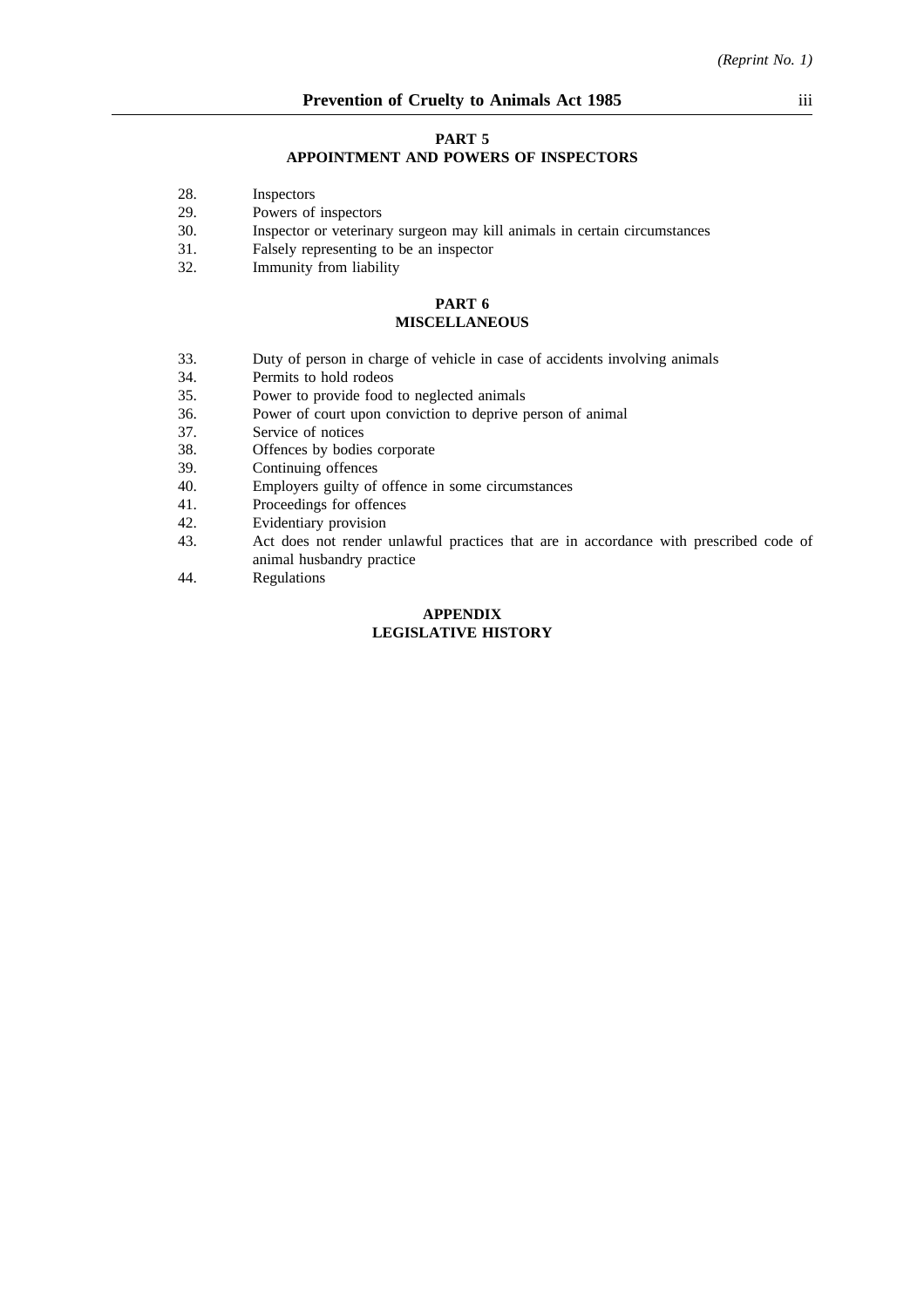## **PREVENTION OF CRUELTY TO ANIMALS ACT 1985**

being

Prevention of Cruelty to Animals Act 1985 No. 106 of 1985 [Assented to 7 November  $1985$ ]<sup>1</sup>

as amended by

Meat Hygiene Act 1994 No. 48 of 1994 [Assented to 9 June 1994]<sup>2</sup>

<sup>1</sup> Came into operation 1 August 1986: *Gaz*. 24 July 1986, p. 322.

<sup>2</sup> Came into operation 1 December 1994: *Gaz*. 1 December 1994, p. 1868.

#### *NOTE:*

*Asterisks indicate repeal or deletion of text. For the legislative history of the Act see Appendix. Entries appearing in the Appendix in bold type indicate the amendments incorporated since the last reprint.*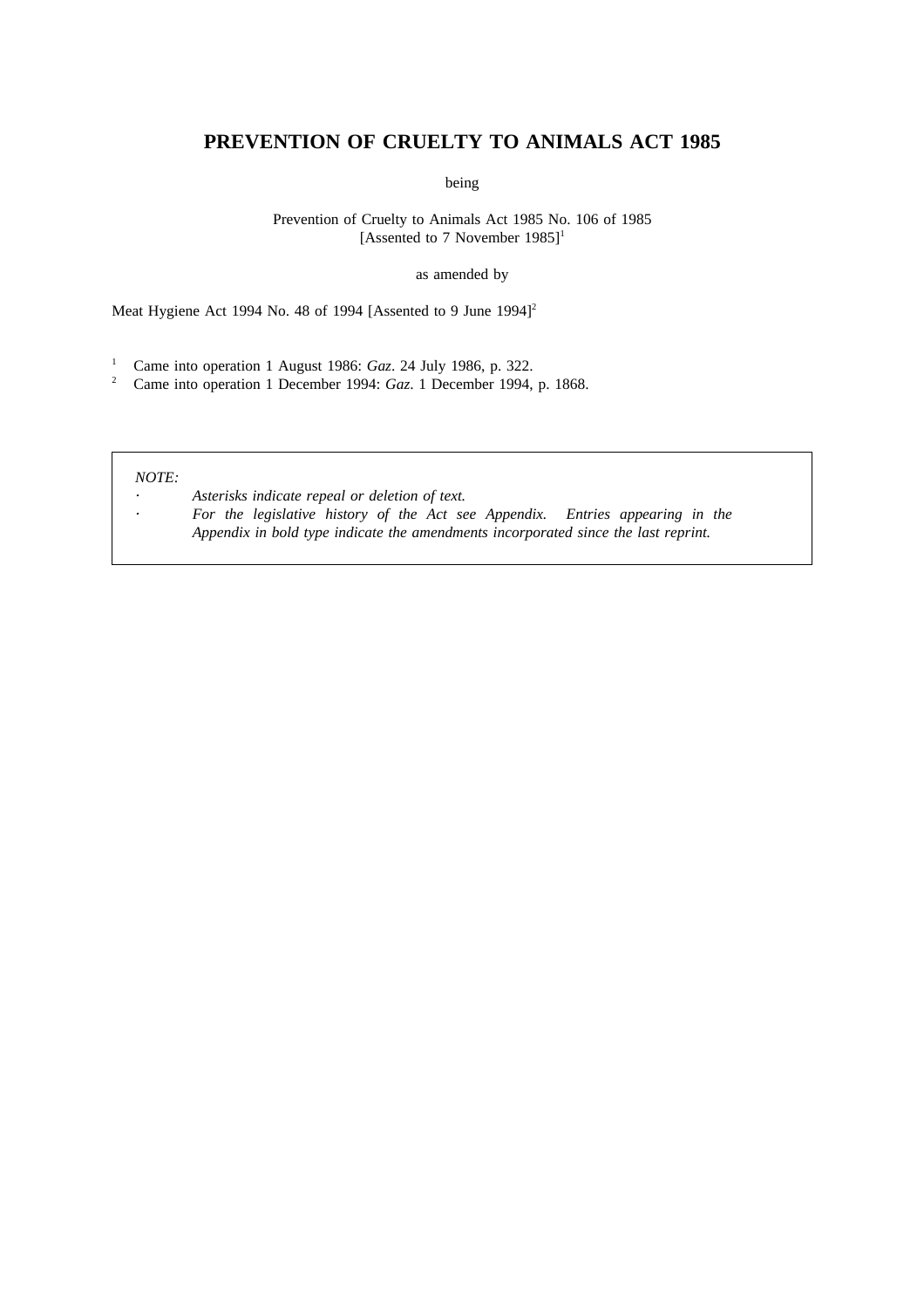### **An Act to discourage cruelty to animals; to repeal the Prevention of Cruelty to Animals Act 1936; and for other purposes.**

The Parliament of South Australia enacts as follows:

### **PART 1 PRELIMINARY**

### **Short title**

**1.** This Act may be cited as the *Prevention of Cruelty to Animals Act 1985*.

#### **Commencement**

**2.** (1) This Act shall come into operation on a day to be fixed by proclamation.

(2) The Governor may, in a proclamation fixing a day for this Act to come into operation, suspend the operation of specified provisions of this Act until a subsequent day fixed in the proclamation, or a day to be fixed by subsequent proclamation.

#### **Interpretation**

**3.** In this Act, unless the contrary intention appears—

"**animal**" means a member of any species of the sub-phylum *vertebrata* except—

- *(a)* a human being; or
- *(b)* a fish,

and includes any prescribed animal;

"**the Chief Inspector**" means the person appointed to be the Chief Inspector under Part 5;

"**the Committee**" means the Animal Welfare Advisory Committee established under this Act;

"**inspector**" means—

- *(a)* a member of the police force; or
- *(b)* the Chief Inspector; or
- *(c)* a person holding an appointment as an inspector under Part 5;

"**owner**" includes—

- *(a)* in relation to an animal, a person who has the custody and control of the animal; and
- *(b)* in relation to real or personal property—a person entitled to possession of the property;

"**pain**" includes suffering and distress;

"**premises**" means any land, building or structure (including a moveable building or structure);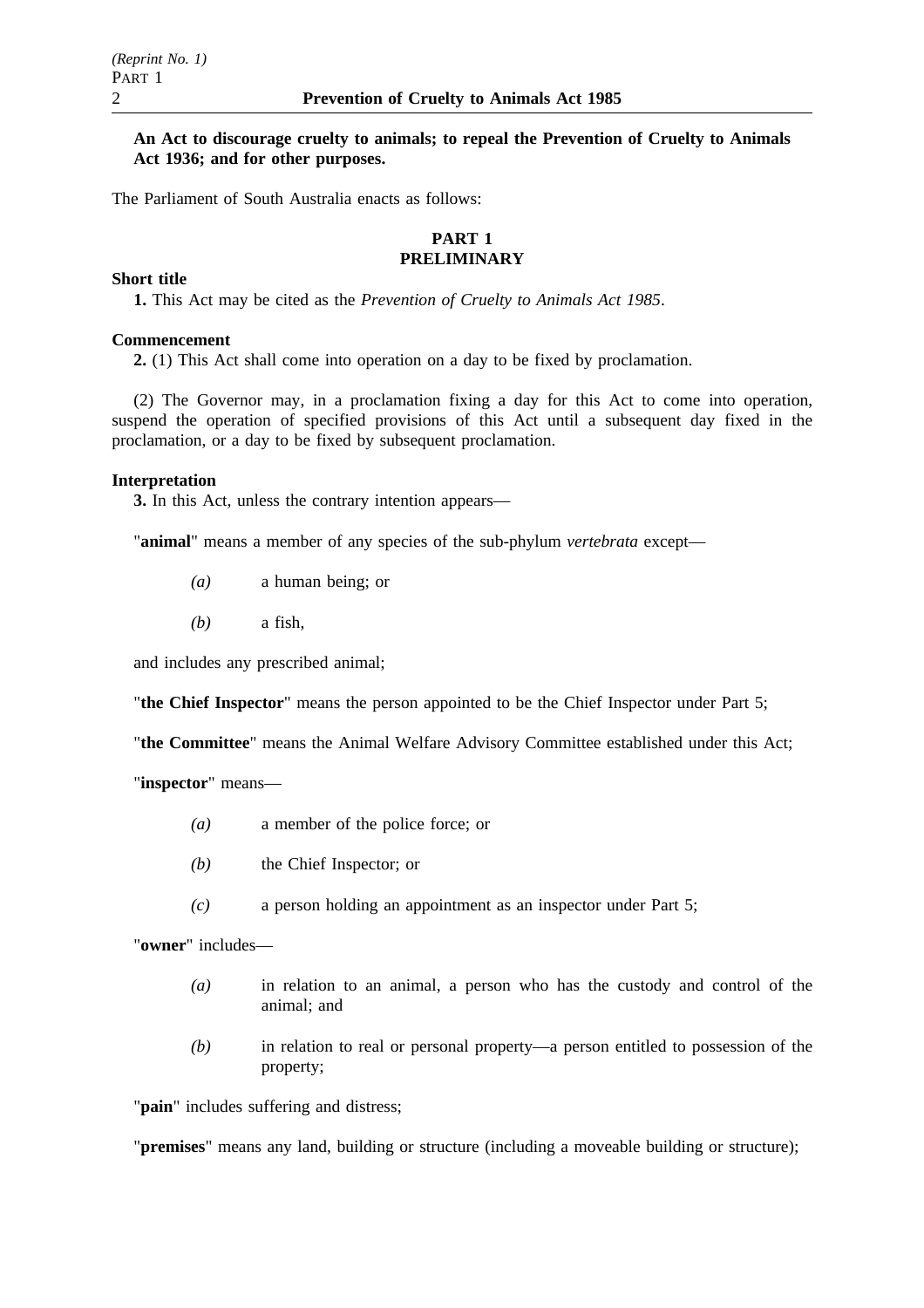"**the Society**" means the Royal Society for the Prevention of Cruelty to Animals (S.A.) Incorporated;

"**vehicle**" includes an aircraft or a vessel;

"**veterinary surgeon**" means a person who is registered as a veterinary surgeon under the *Veterinary Surgeons Act 1935*.

## **Repeal of Prevention of Cruelty to Animals Act 1936**

**4.** The *Prevention of Cruelty to Animals Act 1936* is repealed.

### **Act to bind Crown**

**5.** This Act binds the Crown.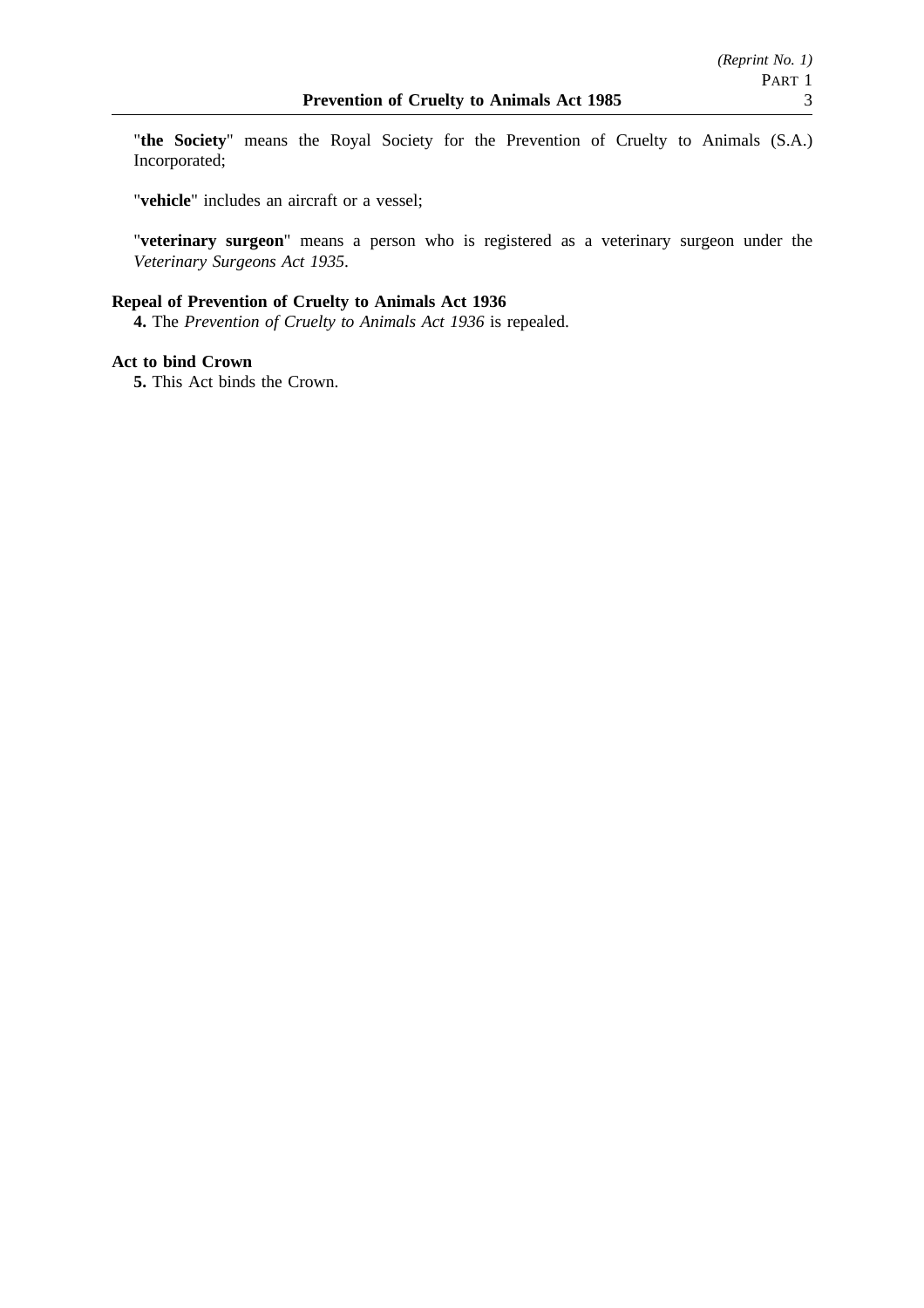#### **PART 2**

## **THE ANIMAL WELFARE ADVISORY COMMITTEE**

#### **The Animal Welfare Advisory Committee**

**6.** (1) There shall be a committee entitled the "Animal Welfare Advisory Committee".

- (2) The Committee shall consist of eight members appointed by the Governor, of whom—
- *(a)* one shall be a person nominated by the Minister of Agriculture; and
- *(b)* two shall be persons nominated by the United Farmers and Stockowners Association; and
- *(c)* one shall be a person nominated by the Society; and
- *(d)* two shall be persons who, in the opinion of the Minister, are suitable persons to represent the interests of animal welfare organisations; and
- *(e)* one shall be a person nominated by the Australian Veterinary Association; and
- *(f)* one shall be a person engaged in research activities involving animals nominated by the Minister of Health.
- (3) Where the Minister, by notice in writing, requests—
- *(a)* the United Farmers and Stockowners Association; or
- *(b)* the Society; or
- *(c)* the Australian Veterinary Association,

to make a nomination for the purposes of this section, and the body to which the request is addressed fails to make such a nomination within the time allowed in the notice, the Minister may select a person for appointment as a member of the Committee, and a person so selected may then be appointed to the Committee as if nominated by the body to which the request was addressed.

(4) The Governor may appoint a member of the Committee to be the Chairman of the Committee and another member to be the Deputy Chairman.

(5) The Governor may appoint a suitable person to be the deputy of a member of the Committee (other than the Chairman), and the deputy may, in the absence of that member, act as a member of the Committee.

#### **Term of office of members**

**7.** (1) A member of the Committee shall be appointed for such term, not exceeding three years, as the Governor determines and specifies in the instrument of appointment, and on the expiration of a term of office, shall be eligible for reappointment.

- (2) The Governor may remove a member of the Committee from office on the ground of—
- *(a)* mental or physical incapacity to carry out satisfactorily the duties of a member; or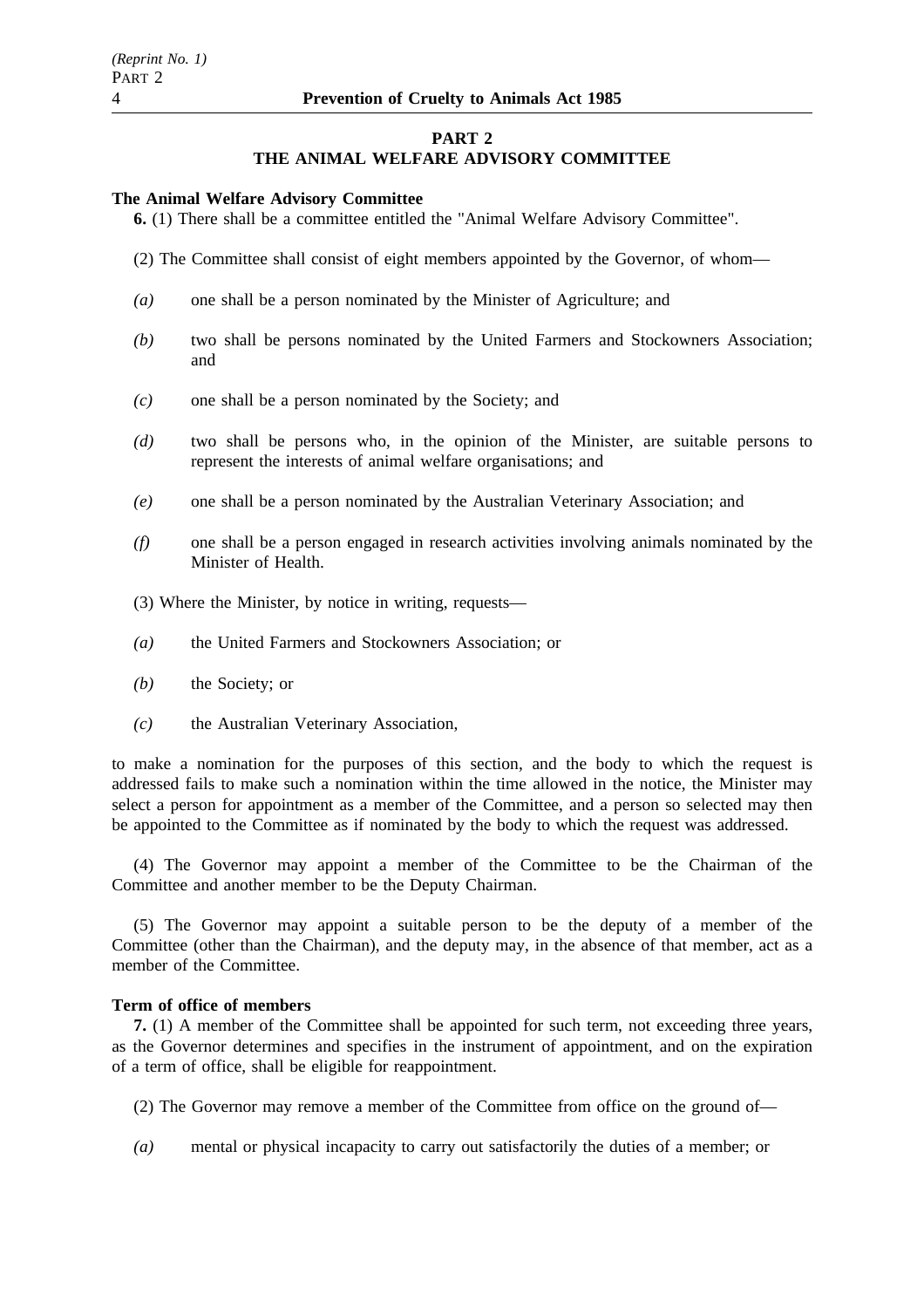- *(b)* dishonourable conduct; or
- *(c)* neglect of duty.
- (3) The office of a member of the Committee becomes vacant if the member—
- *(a)* dies; or
- *(b)* completes a term of office; or
- *(c)* resigns by notice in writing to the Minister; or
- *(d)* is removed from office by the Governor under subsection (2).

(4) On the office of a member of the Committee becoming vacant, a person shall be appointed to that office in accordance with this Act.

#### **Allowances and expenses**

**8.** A member of the Committee shall be entitled to receive such allowances and expenses as the Governor may from time to time determine.

#### **Conduct of business**

**9.** (1) The Chairman, if present at a meeting of the Committee, shall preside at that meeting and, in the absence of the Chairman, the Deputy Chairman shall preside.

(2) In the absence of both the Chairman and the Deputy Chairman from a meeting of the Committee, the members present shall elect one of their number to preside at the meeting.

(3) Five members constitute a quorum of the Committee.

(4) Each member present at a meeting of the Committee is entitled to one vote on a question arising for decision at that meeting.

(5) A decision supported by the votes of not less than five members of the Committee shall be a decision of the Committee.

(6) Subject to this Act, the business of the Committee shall be conducted in such manner as it determines.

### **Saving provision**

**10.** An act or proceeding of the Committee is not invalid by reason of a vacancy in its membership or a defect in an appointment.

#### **The secretary**

**11.** (1) There shall be a secretary to the Committee.

(2) The secretary shall be appointed, and hold office, under the *Public Service Act 1967*.

(3) The office of secretary to the Committee may be held in conjunction with any other office in the Public Service of the State.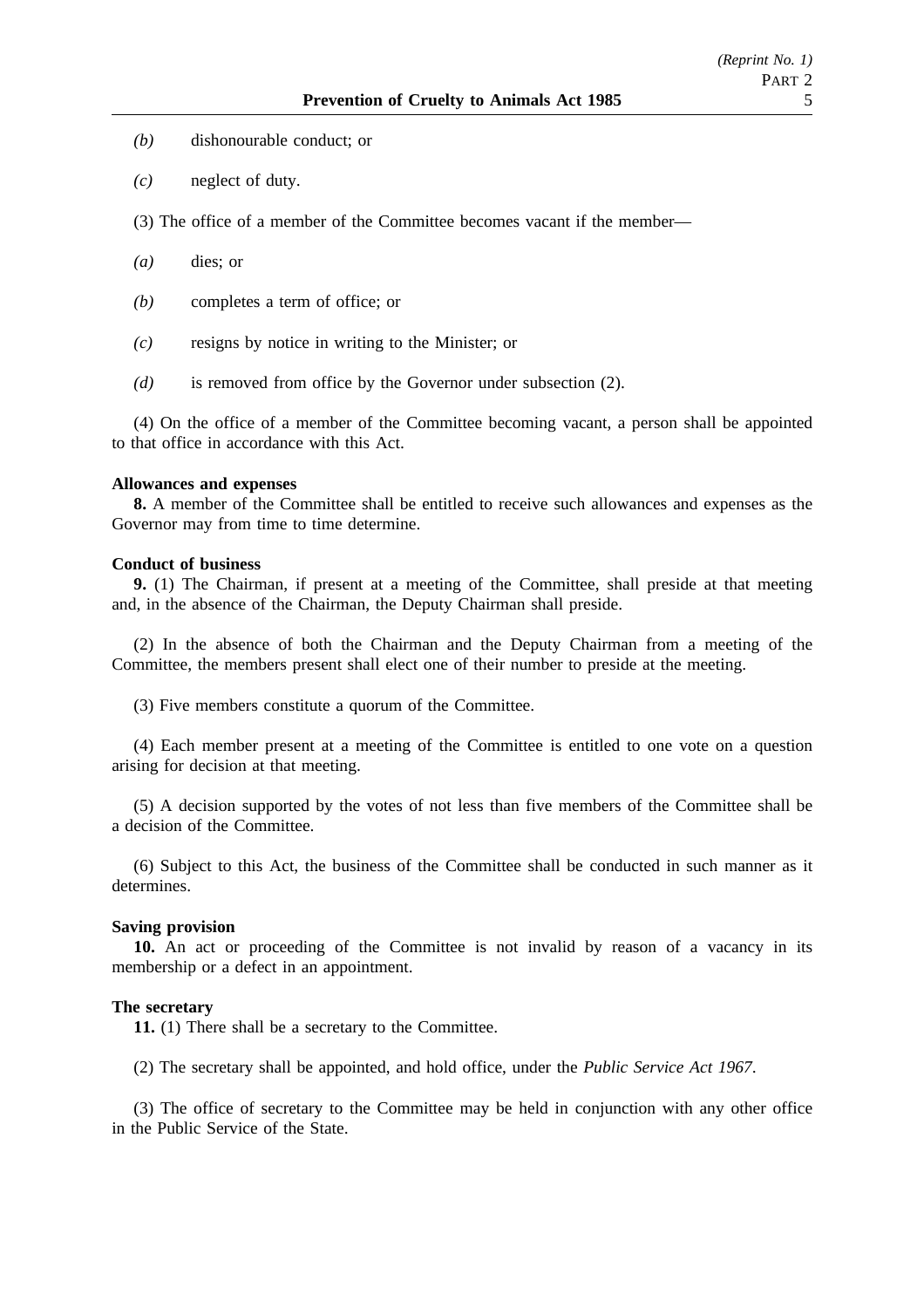## **Functions of the Committee**

**12.** The functions of the Committee are—

- *(a)* to advise the Minister on any matter relating to the administration or enforcement of this Act; and
- *(b)* to consider, and report to the Minister on, legislative proposals affecting animal welfare; and
- *(c)* to examine proposed codes of practice relating to animals and report to the Minister on their likely effect upon animal welfare; and
- *(d)* to investigate and report to the Minister on any matters referred by the Minister to the Committee for advice.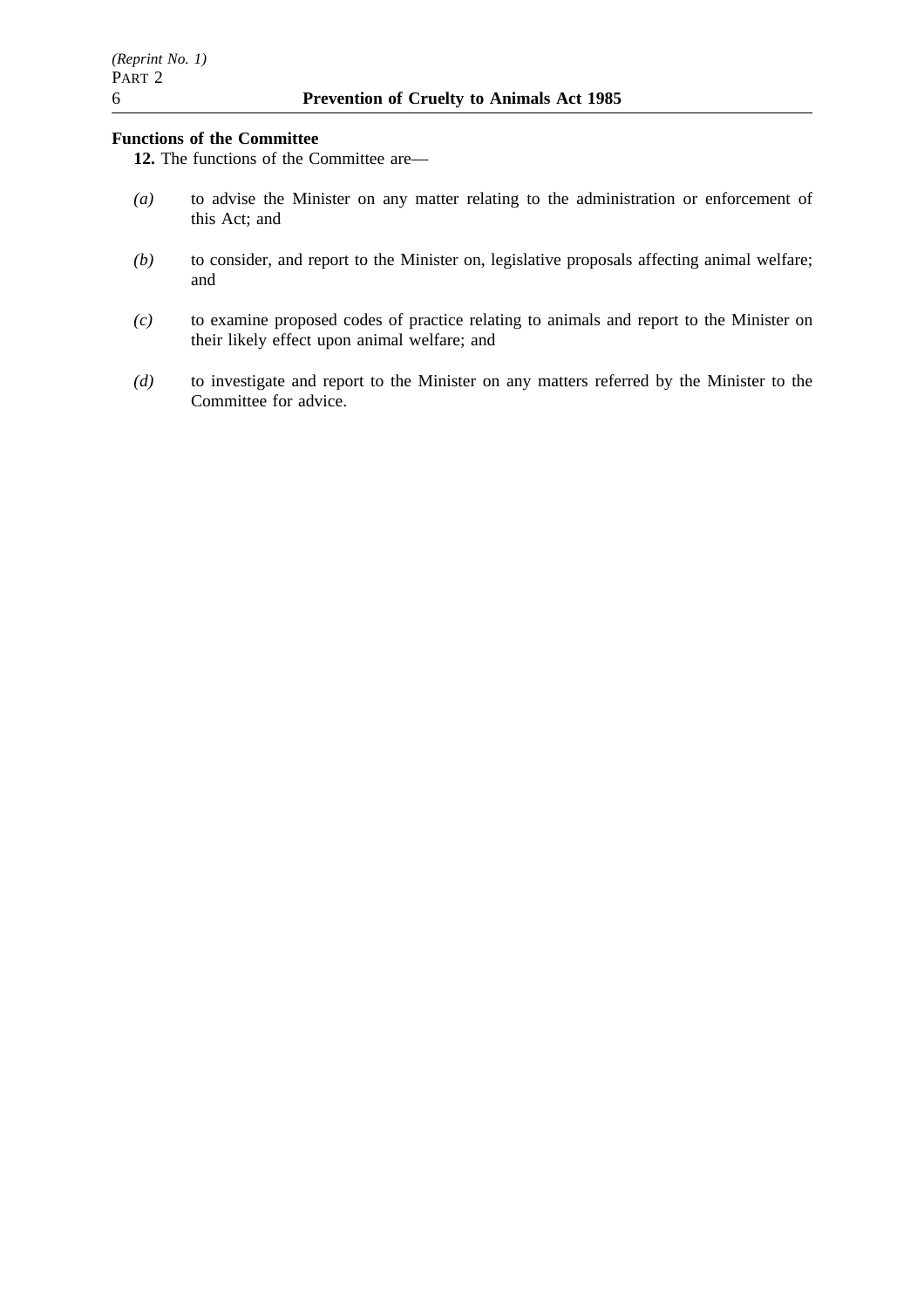## **PART 3 CRUELTY TO ANIMALS**

#### **Ill treatment of animals**

**13.** (1) A person who ill treats an animal shall be guilty of an offence.

Penalty: Ten thousand dollars or imprisonment for twelve months.

(2) Without limiting the generality of subsection (1), a person ill treats an animal if that person—

- *(a)* deliberately or unreasonably causes the animal unnecessary pain; or
- *(b)* being the owner of the animal—
	- (i) fails to provide it with appropriate, and adequate, food, water, shelter or exercise; or
	- (ii) fails to take reasonable steps to alleviate any pain suffered by the animal (whether by reason of age, illness or injury); or
	- (iii) abandons the animal; or
	- (iv) neglects the animal so as to cause it pain; or
- *(c)* releases the animal from captivity for the purpose of it then being hunted or killed by another animal; or
- *(d)* causes the animal to be killed or injured by another animal; or
- *(e)* organises, participates in, or is present at, an event at which the animal is encouraged to fight with another animal; or
- *(f)* having injured the animal (not being an animal of which that person is the owner), fails to take reasonable steps to alleviate any pain suffered by the animal; or
- *(g)* kills the animal in a manner that causes the animal unnecessary pain; or
- *(h)* kills the animal in a manner contrary to the regulations; or
- *(i)* conveys or transports the animal in a manner contrary to the regulations; or
- *(j)* traps, snares or otherwise catches the animal in a manner contrary to the regulations; or
- *(k)* poisons the animal or lays a poison bait for the animal in a manner contrary to the regulations; or
- *(l)* cages, tethers or otherwise confines the animal in a manner contrary to the regulations.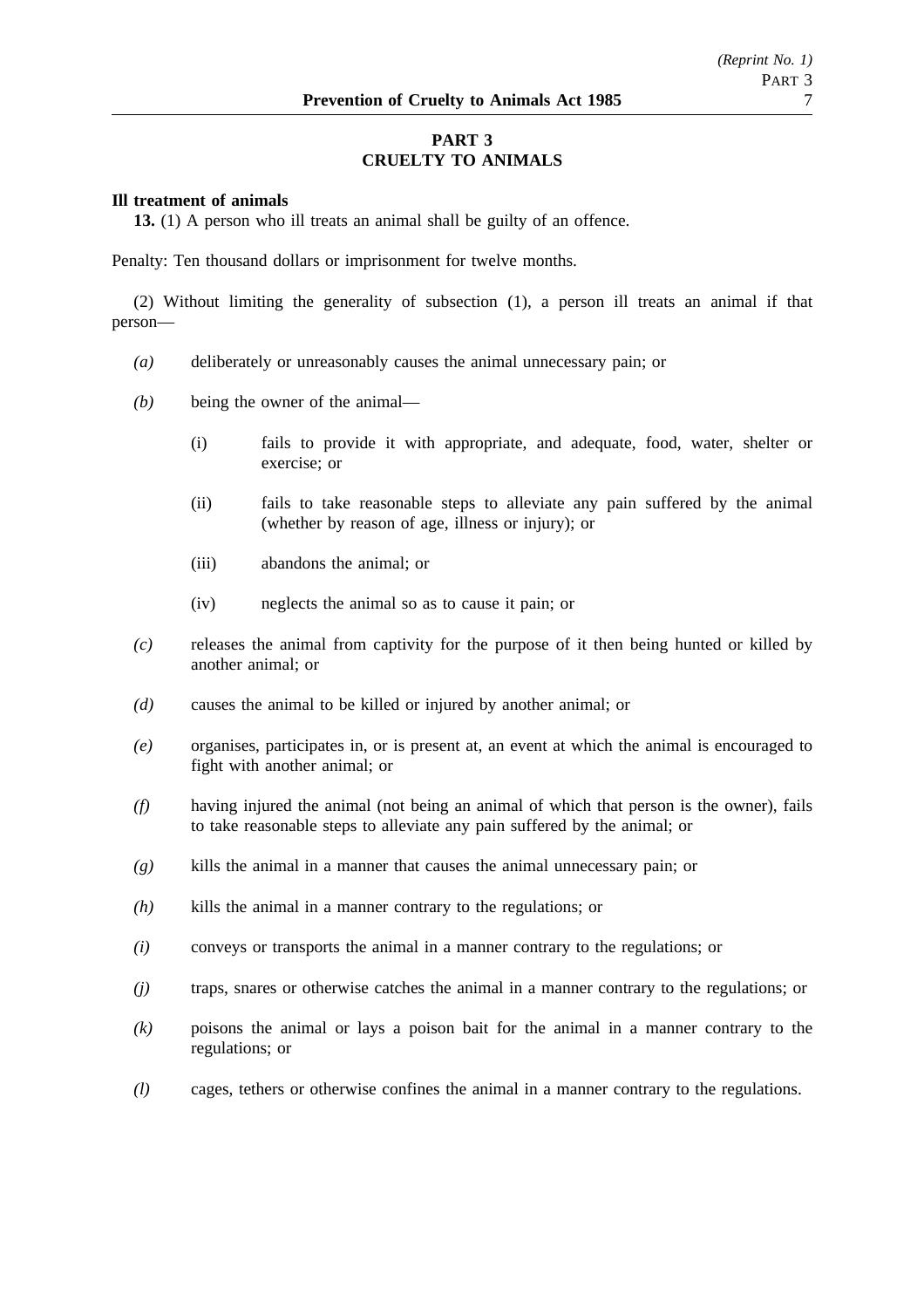### **Electrical devices for controlling animals not to be used in contravention of regulations**

**14.** A person shall not use an electrical goad or fence or any other electrical device designed for the purpose of controlling an animal in contravention of the regulations.

Penalty: Ten thousand dollars or imprisonment for twelve months.

### **Prohibited medical or surgical procedures**

**15.** A person shall not carry out a medical or surgical procedure on an animal in contravention of the regulations.

Penalty: Ten thousand dollars or imprisonment for twelve months.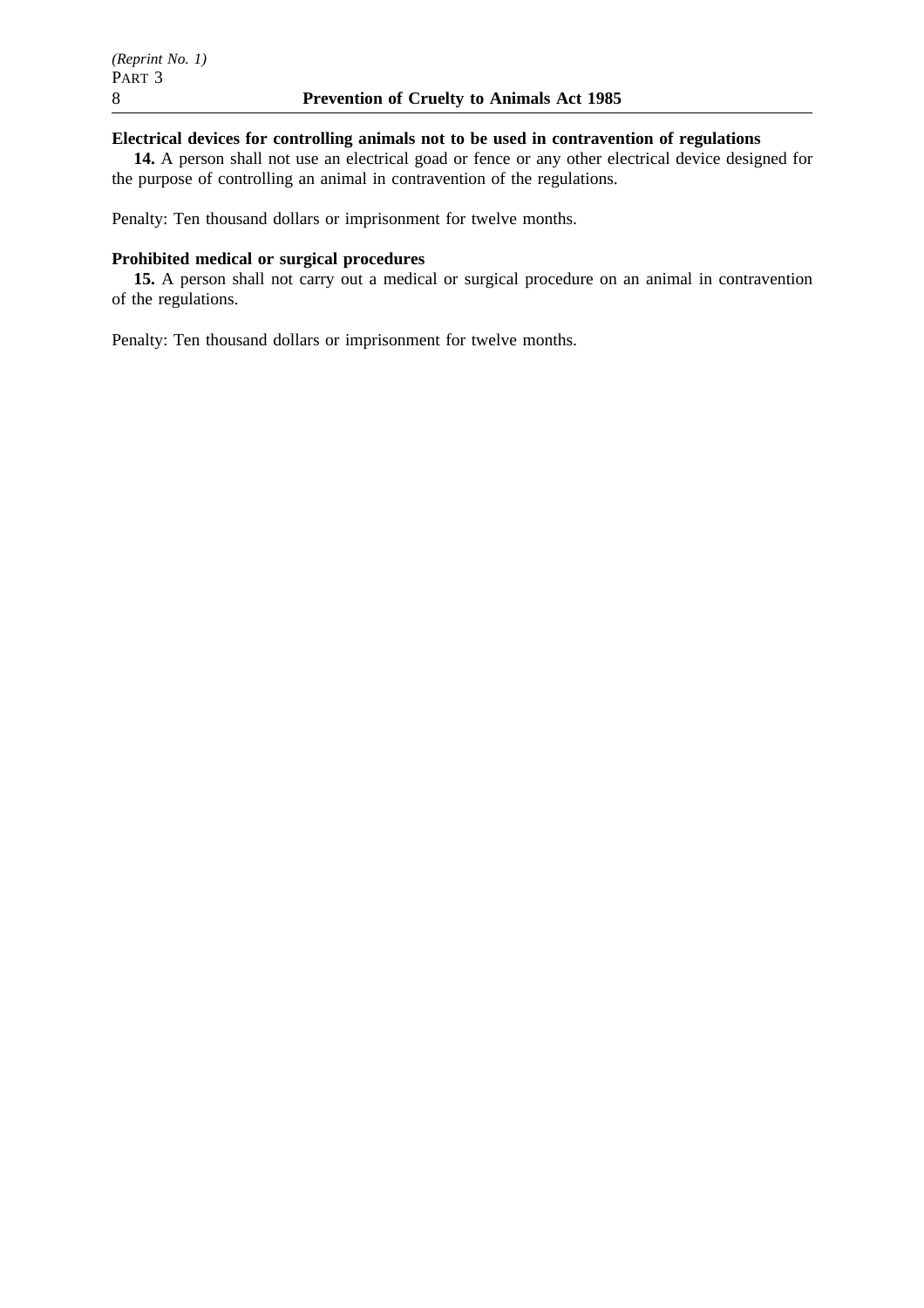### **PART 4**

### **TEACHING AND RESEARCH INVOLVING ANIMALS**

### **DIVISION 1—LICENCES FOR TEACHING AND RESEARCH INVOLVING ANIMALS**

#### **Prohibition of use of animals for teaching or research unless licensed**

**16.** (1) Subject to subsection (2), a person shall not use an animal for the purposes of—

- *(a)* teaching any science; or
- *(b)* research or experimentation,

without a licence under this Part.

Penalty: *(a)* in relation to a body corporate—fifty thousand dollars;

*(b)* in relation to a natural person—ten thousand dollars.

(2) A employee is not required to hold a licence under this Part in respect of anything done in the course of employment by a person who holds a licence under this Part.

#### **Application for a licence**

**17.** (1) A person may apply to the Minister for a licence under this Part.

- (2) An application for a licence must—
- *(a)* be made in the prescribed manner and form; and
- *(b)* contain the prescribed information; and
- *(c)* be accompanied by the prescribed application fee.

#### **Grant of licences**

**18.** (1) Where application is made under this Part for a licence, the Minister shall determine whether a licence should be granted having regard to—

- *(a)* the suitability of the applicant to be granted the licence; and
- *(b)* the adequacy of the applicant's premises and facilities for the care and handling of animals; and
- *(c)* the adequacy of arrangements made by the applicant for the provision of veterinary attention to animals; and
- *(d)* such other matters as may be prescribed.

(2) On granting a licence, the Minister shall forward to the applicant a licence in the prescribed form.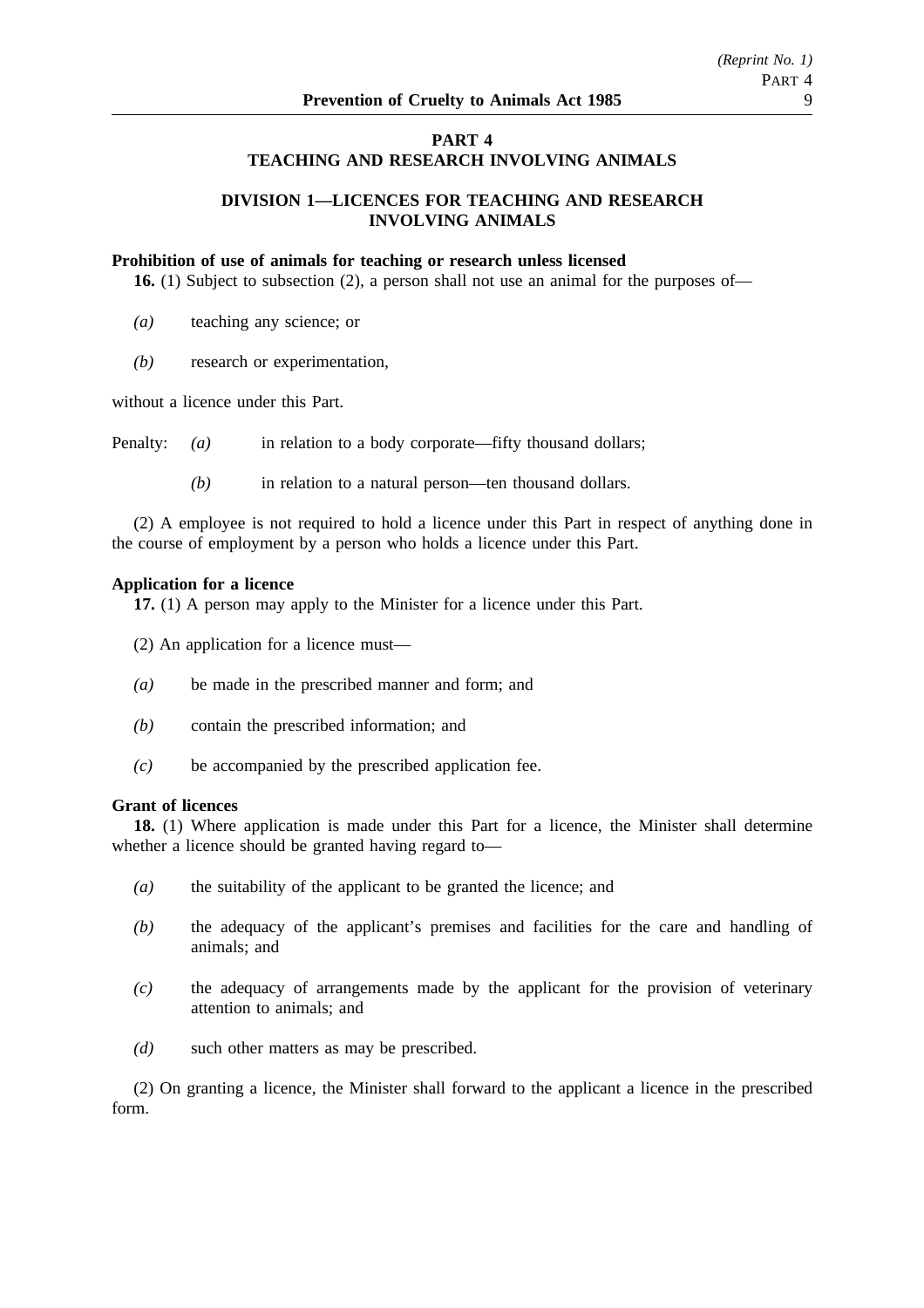#### **Conditions of licences**

**19.** (1) A licence under this Part shall be subject to such conditions as the Minister may specify by notice in writing given to the holder of the licence.

(2) Without limiting the matters with respect to which conditions may be imposed, the Minister may impose conditions—

- *(a)* requiring the holder of the licence to establish an animal ethics committee in accordance with section 23; and
- *(b)* requiring the holder of the licence to consult with an animal ethics committee in relation to specified matters; and
- *(c)* requiring the holder of the licence to seek the approval of an animal ethics committee before—
	- (i) acquiring animals for the purposes of teaching, research or experimentation; or
	- (ii) using animals for the purposes of teaching, research or experimentation; and
- *(d)* requiring the holder of the licence to provide an animal ethics committee with such information in relation to teaching, research or experimentation involving animals as the animal ethics committee may request; and
- *(e)* requiring the holder of the licence to answer such questions in relation to teaching, research or experimentation involving animals as may be put by an animal ethics committee.

(3) The Minister may, by notice in writing given to the holder of a licence, vary or revoke a condition of the licence or impose a further condition.

#### **Renewal of licences**

**20.** (1) Subject to this Part, a licence shall remain in force for a period of two years from the day on which it is granted and thereafter may be renewed for successive periods of two years.

- (2) An application for renewal—
- *(a)* must be made in a manner and form determined by the Minister; and
- *(b)* must be delivered to the Minister not less than one month before the licence is due to expire; and
- *(c)* must be accompanied by the prescribed fee.

(3) The Minister has a discretion to determine an application for renewal notwithstanding that it is delivered out of time.

(4) Where an application for renewal is made in accordance with this Act, the Minister shall renew the licence of the applicant.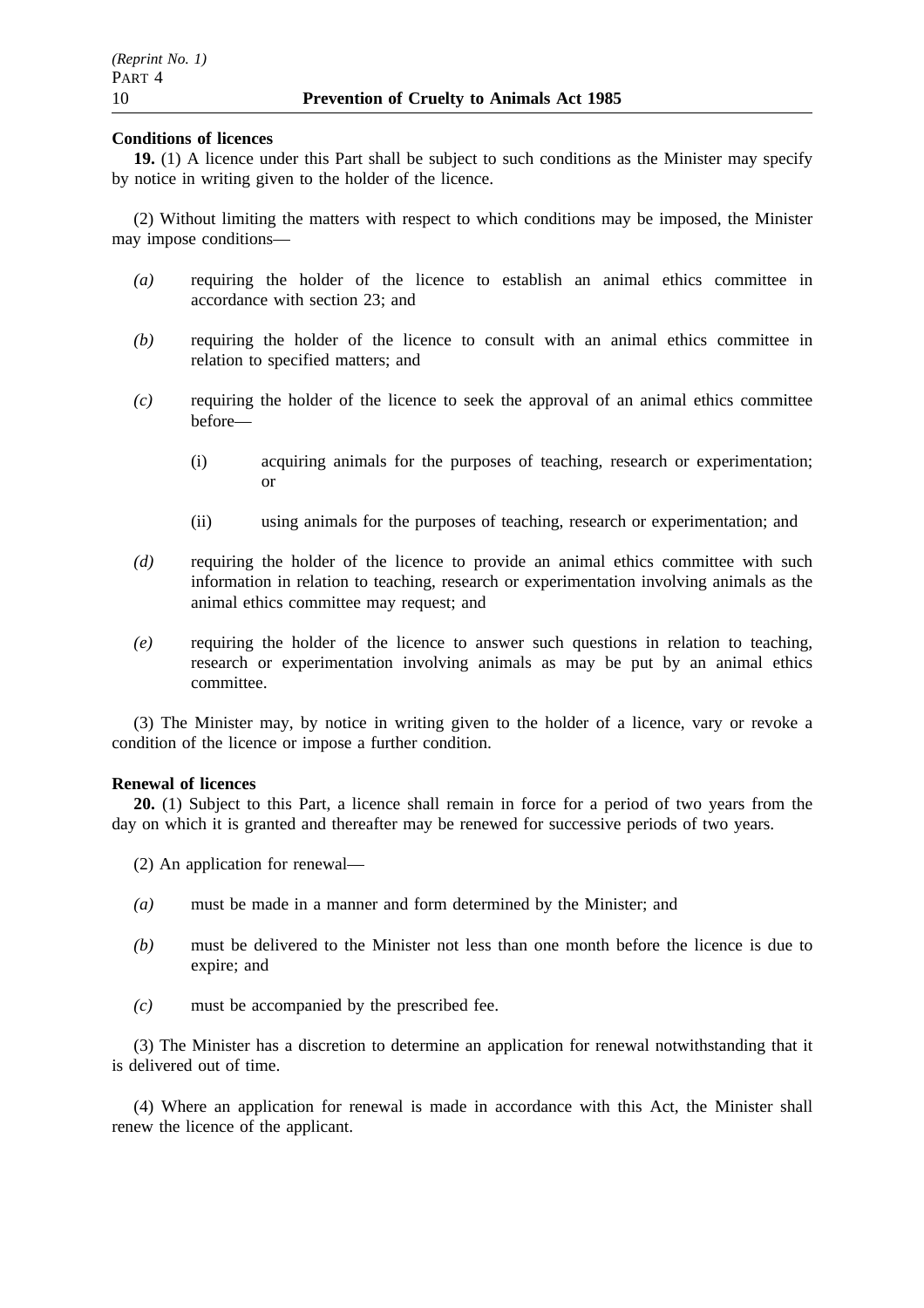### **Surrender of licences**

**21.** The holder of a licence may at any time surrender the licence to the Minister.

### **Revocation of suspension of licences**

**22.** (1) Where the holder of a licence—

- *(a)* has been found guilty of an offence against this Act; or
- *(b)* has obtained the licence improperly; or
- *(c)* has failed to comply with a condition of the licence,

the Minister may, by notice in writing addressed to the holder of the licence, revoke the licence, or suspend the licence for a period specified in the notice.

### **DIVISION 2—ANIMAL ETHICS COMMITTEES**

#### **Animal ethics committees**

**23.** (1) The Minister may establish animal ethics committees for the purposes of this Act.

(2) Where a licensee is required, as a condition of the licence, to establish an animal ethics committee, the licensee shall establish an animal ethics committee in accordance with this section.

(3) An animal ethics committee shall consist of at least four members appointed by the Minister, of whom—

- *(a)* at least one shall be a veterinary surgeon; and
- *(b)* at least one shall be a person who is engaged in teaching or research activities involving animals; and
- *(c)* at least one shall be a person who is responsible for the daily care of animals kept for use in teaching or research activities; and
- *(d)* at least one shall be a person with an established commitment to the welfare of animals.

(4) In selecting persons for appointment to an animal ethics committee the Minister should act with a view to ensuring that the membership of the committee is, as nearly as possible, equally representative of each of the classes of person referred to in subsection (3).

(5) The Minister shall appoint a member of an animal ethics committee to be the chairman of the committee.

(6) A member of an animal ethics committee shall be entitled to receive—

- *(a)* in the case of an animal ethics committee established by the Minister—such allowances and expenses as the Governor may determine; and
- *(b)* in the case of an animal ethics committee established by a licensee—such allowances and expenses as may be determined by agreement between the licensee and the member.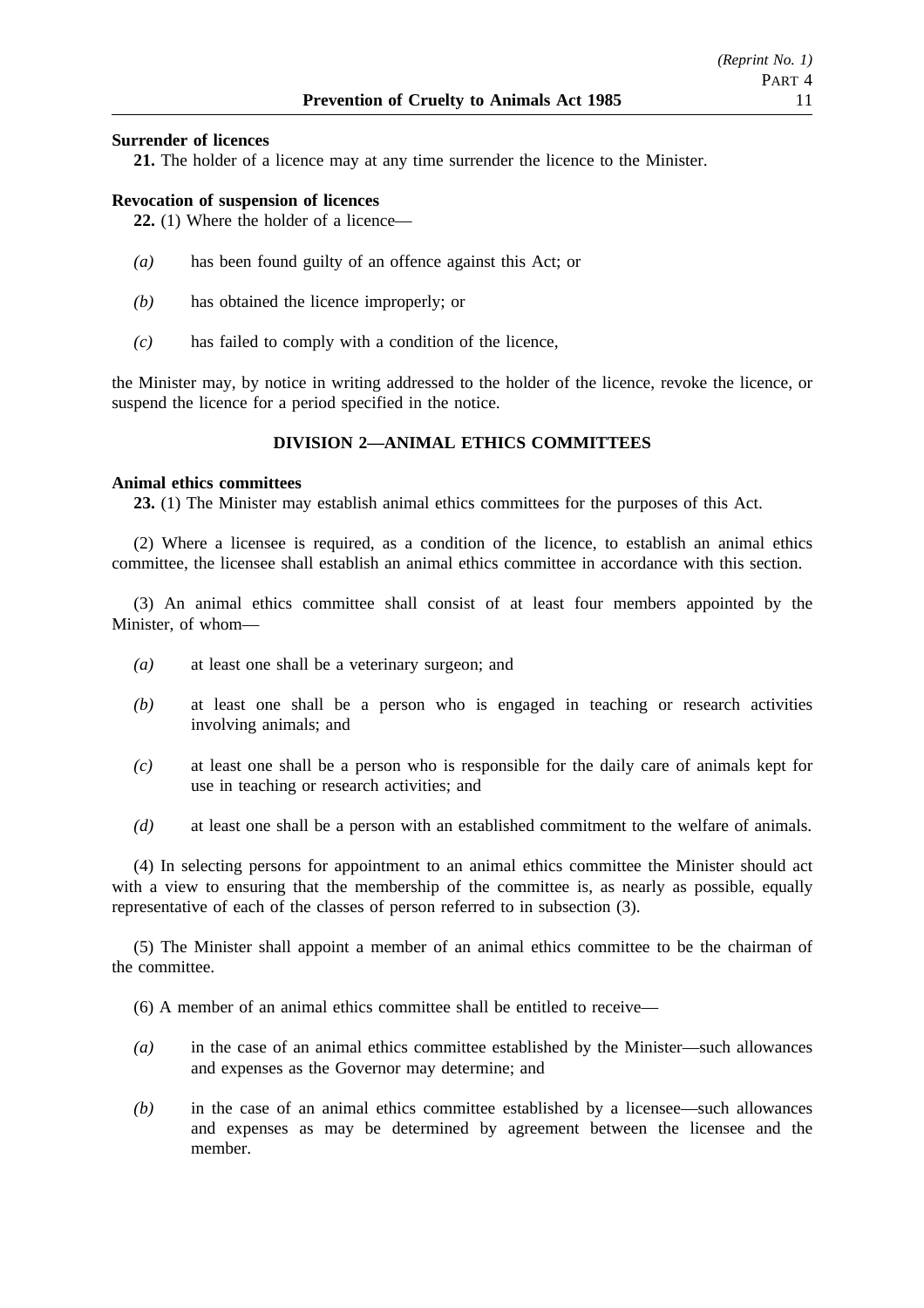(7) The term of office of a member of an animal ethics committee shall not exceed two years, and on the expiration of a term of office, the member shall be eligible for reappointment.

### **Procedure**

**24.** (1) The quorum of an animal ethics committee shall consist of such number of members of the committee as may be determined by the Minister.

(2) A decision carried by a majority of the votes cast by the members present at a meeting of an animal ethics committee is a decision of the committee.

(3) Each member present at a meeting of an animal ethics committee is entitled to one vote on a question arising for decision at that meeting and, in the event of an equality of votes, the person presiding is entitled to a second, or casting, vote.

(4) Subject to this Act, the business of an animal ethics committee shall be conducted in such manner as the committee determines.

#### **Functions of animal ethics committees**

**25.** (1) Subject to this section, the functions of an animal ethics committee are—

- *(a)* to determine matters required under this Act to be referred to an animal ethics committee by the holder of a licence; and
- *(b)* to approve the use of animals for the purposes of teaching, research or experimentation proposed to be undertaken by the holder of a licence; and
- *(c)* to approve the acquisition, by the holder of a licence, of animals for the purposes of teaching, research or experimentation; and
- *(d)* to ensure that animals involved in teaching, research or experimentation are treated humanely, and that the regulations relating to such activities are complied with; and
- *(e)* to prepare annual returns for the Minister containing the prescribed information in relation to the matters referred to the committee in accordance with this Act; and
- *(f)* such other functions as are prescribed.

(2) An animal ethics committee may approve the use of an animal for the purposes of teaching, research or experimentation, or the acquisition of animals for such purposes, unconditionally, or subject to such conditions as the committee thinks fit.

(3) An animal ethics committee shall not approve the use of an animal for the purposes of research or experimentation, or the acquisition of an animal for such purposes, unless it is satisfied that—

- *(a)* the use of the animal is essential in order to obtain significant scientific data; and
- *(b)* the person who proposes to use the animal has appropriate experience and qualifications.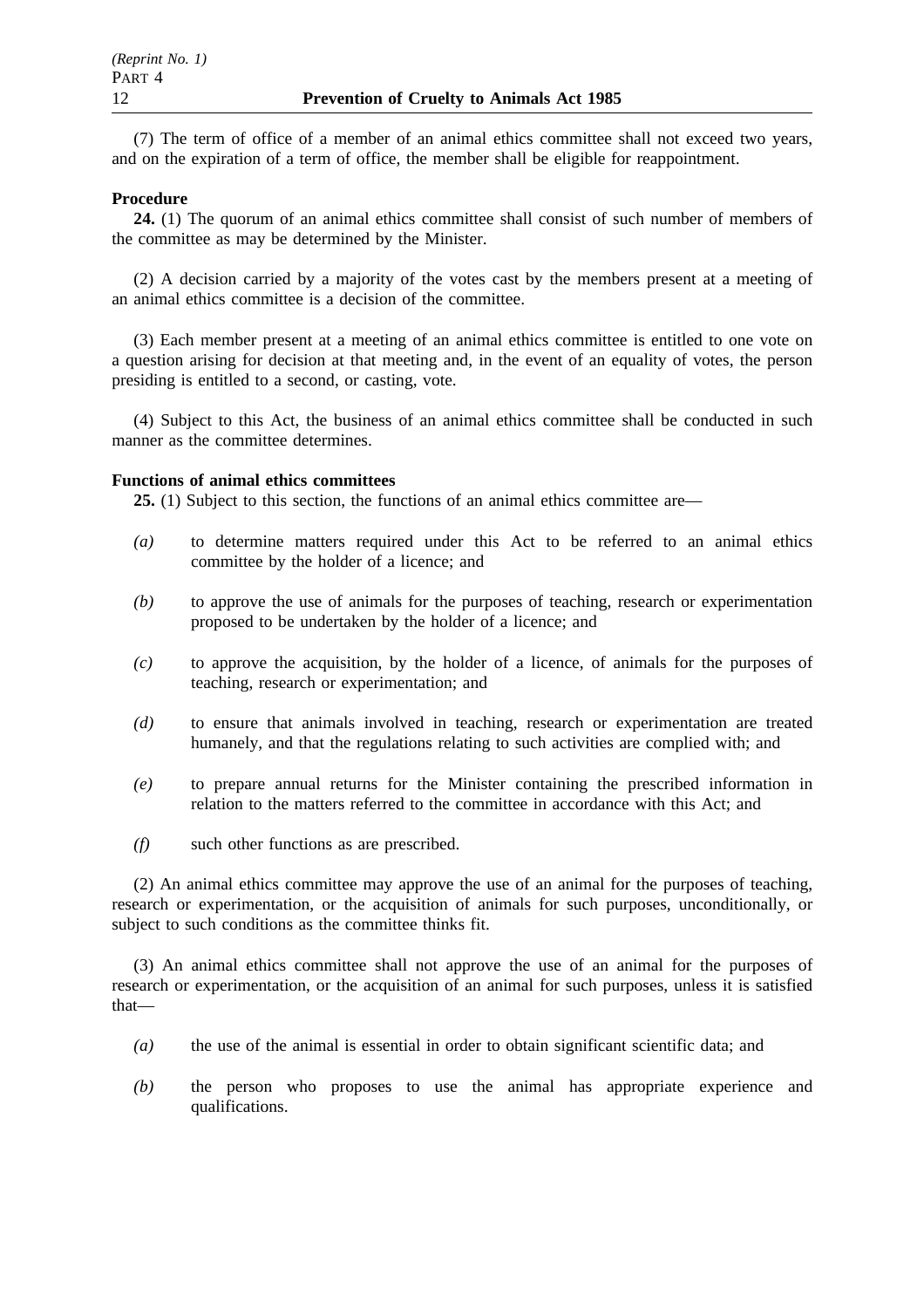### **DIVISION 3—APPEALS**

#### **Appeals against decisions of animal ethics committees**

**26.** (1) A right of appeal to the Minister shall lie against any decision of an animal ethics committee under this Part.

(2) The appeal must be instituted within one month of the making of the decision appealed against, but the Minister may, if satisfied that in the circumstances it is just and reasonable to do so, extend the period within which an appeal may be instituted.

(3) The Minister shall not determine an appeal under this section unless the Committee has investigated, and furnished the Minister with a report upon, the appeal.

(4) The Minister may, on the hearing of the appeal, confirm, vary or reverse the decision appealed against.

#### **Appeal against decisions of Minister**

**27.** (1) A right of appeal to the Supreme Court shall lie against any decision of the Minister under this Part.

(2) The appeal must be instituted within one month of the making of the decision appealed against, but the Supreme Court may, if it is satisfied that it is just and reasonable in the circumstances to do so, dispense with the requirement that the appeal should be so instituted.

(3) The Supreme Court may, on the hearing of the appeal, do one or more of the following, according to the nature of the case:

- *(a)* affirm, vary or quash the decision appealed against, or substitute, or make in addition, any decision or order that should have been made in the first instance;
- *(b)* remit the subject matter of the appeal to the Minister for further consideration;
- *(c)* make any further or other order as to costs or any other matter that the case requires.

(4) The Minister shall, if so required by any person affected by a decision, state in writing the reasons for that decision.

(5) If the reasons of the Minister were not given in writing at the time of making a decision or order and the appellant then requested the Minister to state the reasons in writing, the time for instituting the appeal shall run from the time when the appellant receives the written statement of those reasons.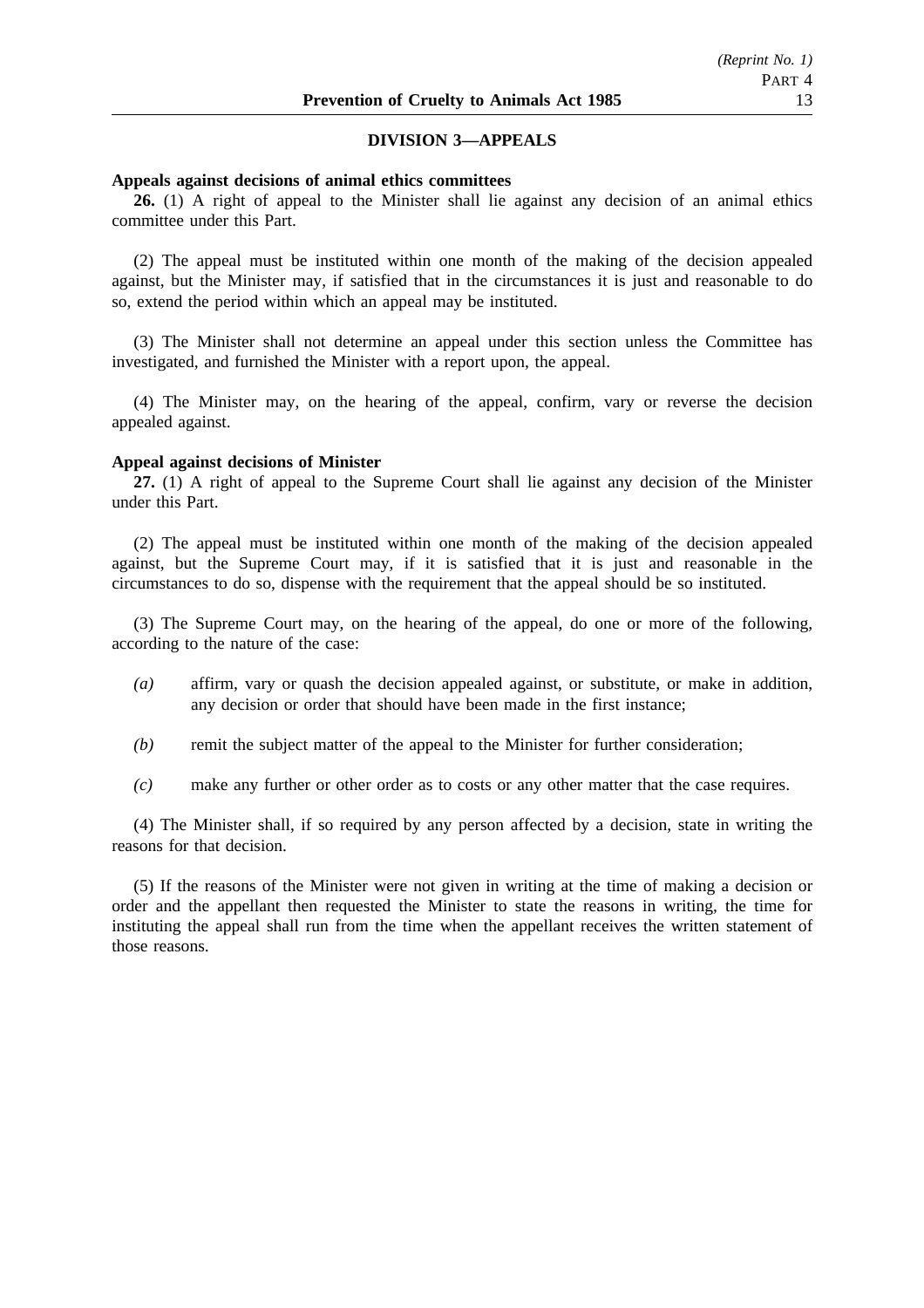### **PART 5 APPOINTMENT AND POWERS OF INSPECTORS**

### **Inspectors**

**28.** (1) The Governor may, by notice published in the *Gazette*—

- *(a)* appoint a person nominated by the Society to be the Chief Inspector for the purposes of this Act; and
- *(b)* appoint a person nominated by the Society to be an inspector for the purposes of this Act.

(2) The Minister shall provide each inspector with a certificate of identification in the prescribed form.

(3) An inspector shall produce the certificate at the request of any person in relation to whom the inspector is exercising powers or functions under this Act.

### **Powers of inspectors**

**29.** (1) Subject to this section, an inspector may—

- *(a)* at any reasonable time, enter any premises that are—
	- (i) licensed under this Act; or
	- (ii) being used by the holder of a licence under this Act for the purposes of an activity for which the holder is required to be licensed under this Act; or
	- (iii) being used by the holder of an accreditation under the *Meat Hygiene Act 1994* for or in connection with meat processing within the meaning of that Act;
- *(b)* at any reasonable time, enter any premises or vehicle that is being used for holding or confining animals that have been herded or collected together for sale, transport or any other commercial purposes;
- *(c)* where the inspector reasonably suspects that an offence has been committed in any premises or vehicle (including any premises or vehicle referred to in paragraph *(a)* or *(b)*), enter or break into the premises or stop and detain the vehicle and open or break into any part of the premises or vehicle, or anything in or on the premises or vehicle.
- (2) An inspector may, while in or on any premises or vehicle pursuant to this section—
- *(a)* ask questions of any person in the premises or vehicle; and
- *(b)* take copies of, or extracts from, documents or records in the premises or vehicle; and
- *(c)* examine any animal in the premises or vehicle, and where the inspector suspects on reasonable grounds that the animal is suffering unnecessary pain, seize and remove the animal for treatment and care; and
- *(d)* inspect any object in the premises or vehicle; and

PART 5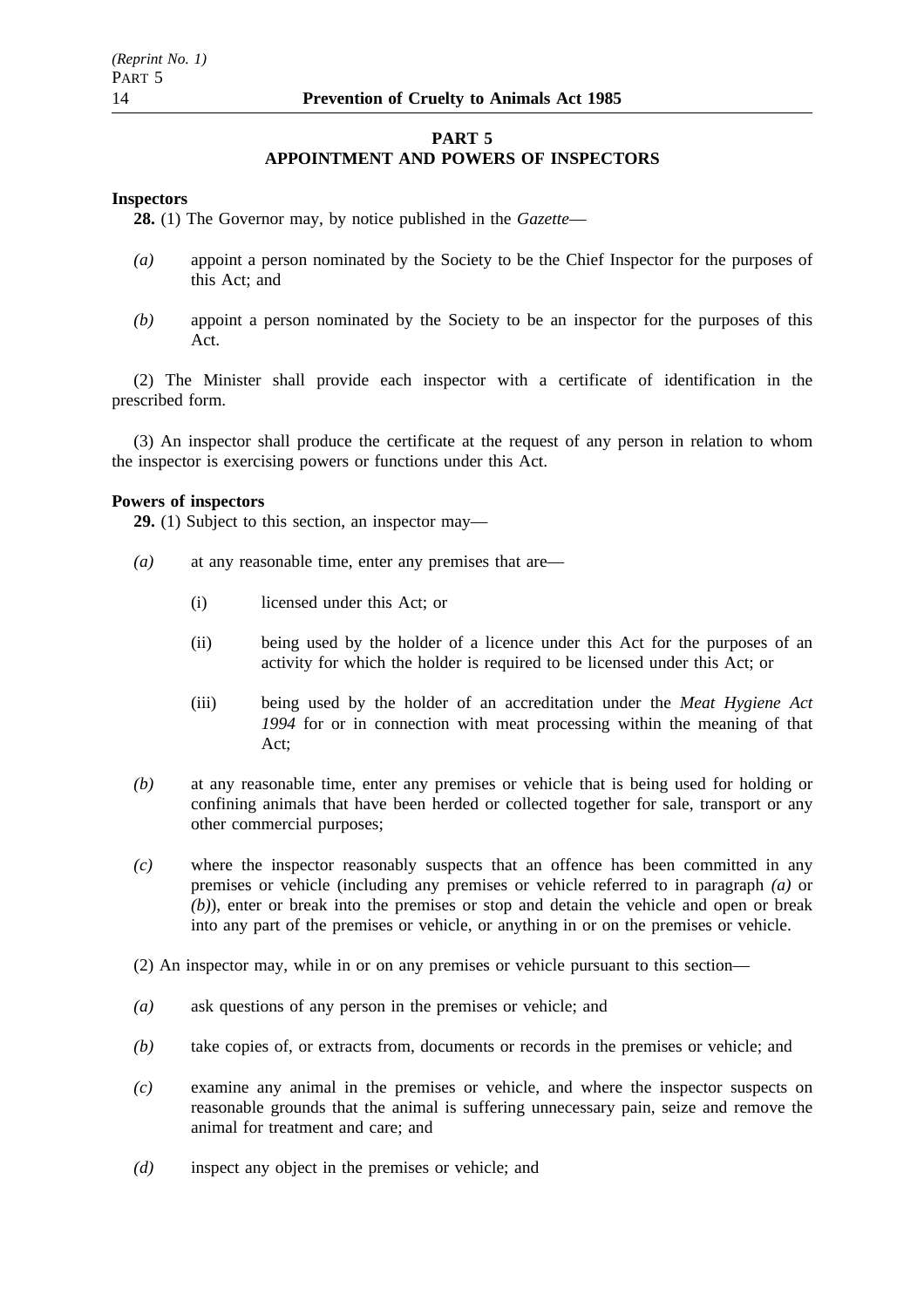- *(e)* where the inspector suspects on reasonable grounds that an offence against this Act has been committed, seize and remove from the premises or vehicle any object that may, in the opinion of the inspector, affords evidence of the offence; and
- *(f)* take photographs or films; and
- *(g)* require the holder of any licence or permit under this Act to produce that licence or permit for inspection.

(3) An inspector shall not exercise the powers conferred by subsection  $(1)/c$ ) except on the authority of a warrant issued by a justice, unless the inspector believes, on reasonable grounds, that an animal in or on the premises or vehicle is suffering, or is in danger of suffering, unnecessary pain, and that urgent action is required.

(4) A justice shall not issue a warrant under subsection (3) unless satisfied, on information given on oath—

- *(a)* that there are reasonable grounds to suspect that an offence against this Act has been committed; and
- *(b)* that a warrant is reasonably required in the circumstances.

(5) Where an inspector is of the opinion that the condition of an animal is such that the animal should not be worked or otherwise subjected to exertion, the inspector may by notice in writing—

- *(a)* direct the owner of the animal to rest the animal and provide it with such food, water or treatment as the inspector thinks necessary; and
- *(b)* require the owner to ensure that the animal is not worked or used for any purpose specified in the notice for such period as is specified in the notice.

(6) In the exercise of powers under this Act, an inspector may be accompanied by such persons as may be necessary or desirable in the circumstances.

(7) A person shall not hinder or obstruct an inspector, or a person accompanying an inspector, in the exercise by the inspector or the person accompanying the inspector, of the powers conferred by this Act.

Penalty: One thousand dollars.

(8) Subject to subsection (9), a person to whom a question is put under this section shall not refuse or fail to answer that question to the best of the knowledge, information or belief of that person.

Penalty: One thousand dollars.

(9) A person is not required to answer a question if the answer would tend towards self-incrimination.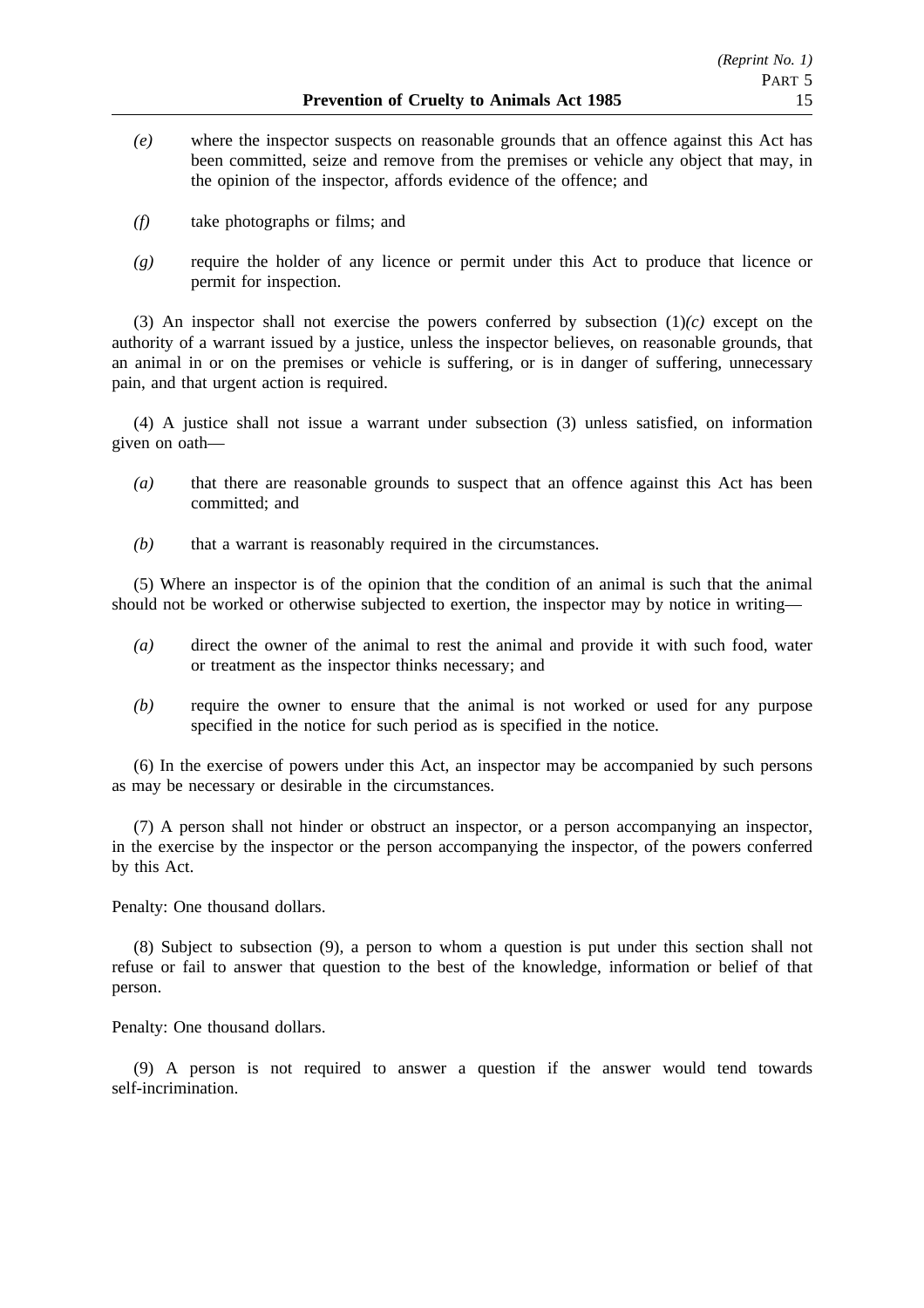(10) A person given a direction, or of whom a requirement is made, pursuant to this section shall not refuse or fail to comply with the direction or requirement.

Penalty: One thousand dollars.

### **Inspector or veterinary surgeon may kill animals in certain circumstances**

**30.** (1) Subject to this section, where, in the opinion of an inspector or a veterinary surgeon, the condition of an animal is, by reason of age, illness or injury, such that the animal is so weak or disabled, or in such pain, that it should be killed, the inspector or veterinary surgeon may kill the animal.

(2) An inspector shall not exercise the power conferred on him by subsection (1) without the consent of the owner of the animal unless—

- *(a)* where the owner is not present—the inspector has been unable to contact the owner after taking reasonable steps to do so; or
- *(b)* where the owner is present and refuses to consent to the killing of the animal—the inspector has obtained a warrant issued by a justice authorising the destruction of the animal.

(3) A justice shall not issue a warrant under subsection (2) unless satisfied, on information given on oath, that in the circumstances the animal to which the warrant relates should be destroyed.

(4) An inspector who kills an animal in pursuance of the power conferred by this section does not incur any civil liability for the killing of the animal.

#### **Falsely representing to be an inspector**

**31.** A person shall not pretend, by words or conduct, to be an inspector appointed under this Act.

Penalty: One thousand dollars.

#### **Immunity from liability**

**32.** (1) No personal liability shall attach to an inspector or a person accompanying and assisting an inspector for an act or omission, in good faith, in the exercise, or purported exercise, or the discharge, or purported discharge, of any power, function, duty or responsibility conferred or imposed under this Act.

(2) A liability that would but for this section, lie against an inspector, or a person assisting an inspector, shall lie against the Crown.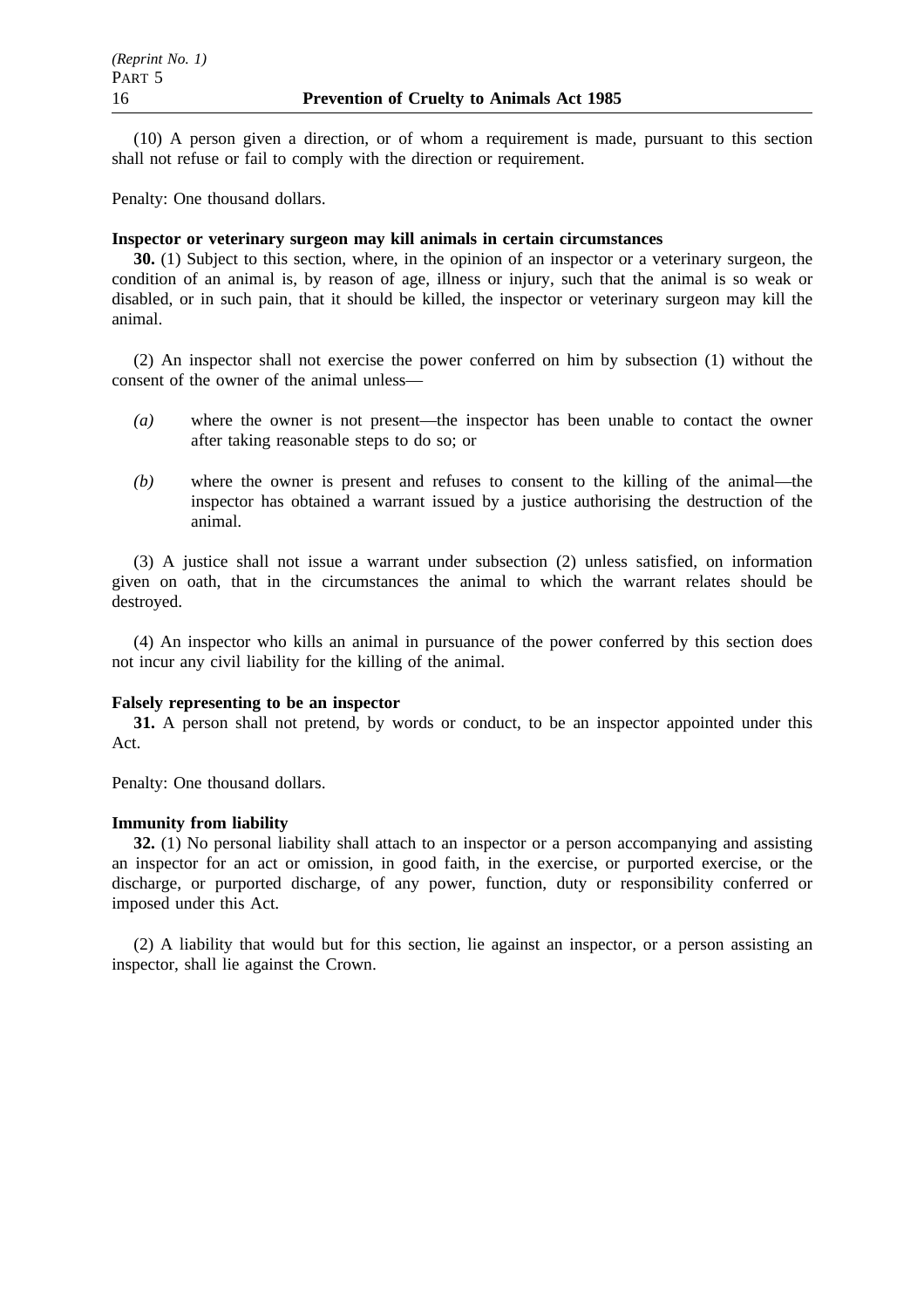# **PART 6 MISCELLANEOUS**

### **Duty of person in charge of vehicle in case of accidents involving animals**

**33.** Where an animal is injured in an accident involving a vehicle, the person in charge of the vehicle shall—

- *(a)* take such steps as are reasonably practicable in the circumstances to inform the owner of the animal that the animal was injured; and
- *(b)* where, after taking such steps, that person has been unable to contact the owner—inform an inspector, within twenty-four hours of the accident occurring, of the circumstances of the accident.

Penalty: One thousand dollars.

### **Permits to hold rodeos**

**34.** (1) A person shall not conduct a rodeo without a permit under this section.

Penalty: One thousand dollars.

- (2) An application for a permit—
- *(a)* must be made to the Minister; and
- *(b)* must be made in the prescribed manner and form; and
- *(c)* must be accompanied by the prescribed fee.

(3) The term for which a permit is issued under this section and the conditions (if any) on which the permit is granted shall be specified in the permit.

#### **Power to provide food to neglected animals**

**35.** Where a person believes on reasonable grounds that over a period of 24 hours or more an animal has not been provided with adequate food or water, the person may, with the authority of an inspector, enter the premises for the purpose of providing the animal with food and water.

#### **Power of court upon conviction to deprive person of animal**

**36.** (1) Where the owner of an animal is convicted of an offence against this Act in respect of the animal, the court may make an order—

- *(a)* directing that the person surrender the animal to an inspector; and
- *(b)* forbidding the person to acquire, or have custody of, any other animal or any other animal of a specified class, either until further order, or for the period specified in the order.

(2) A person in relation to whom an order under subsection (1) is in force shall comply with the order.

Penalty: One thousand dollars.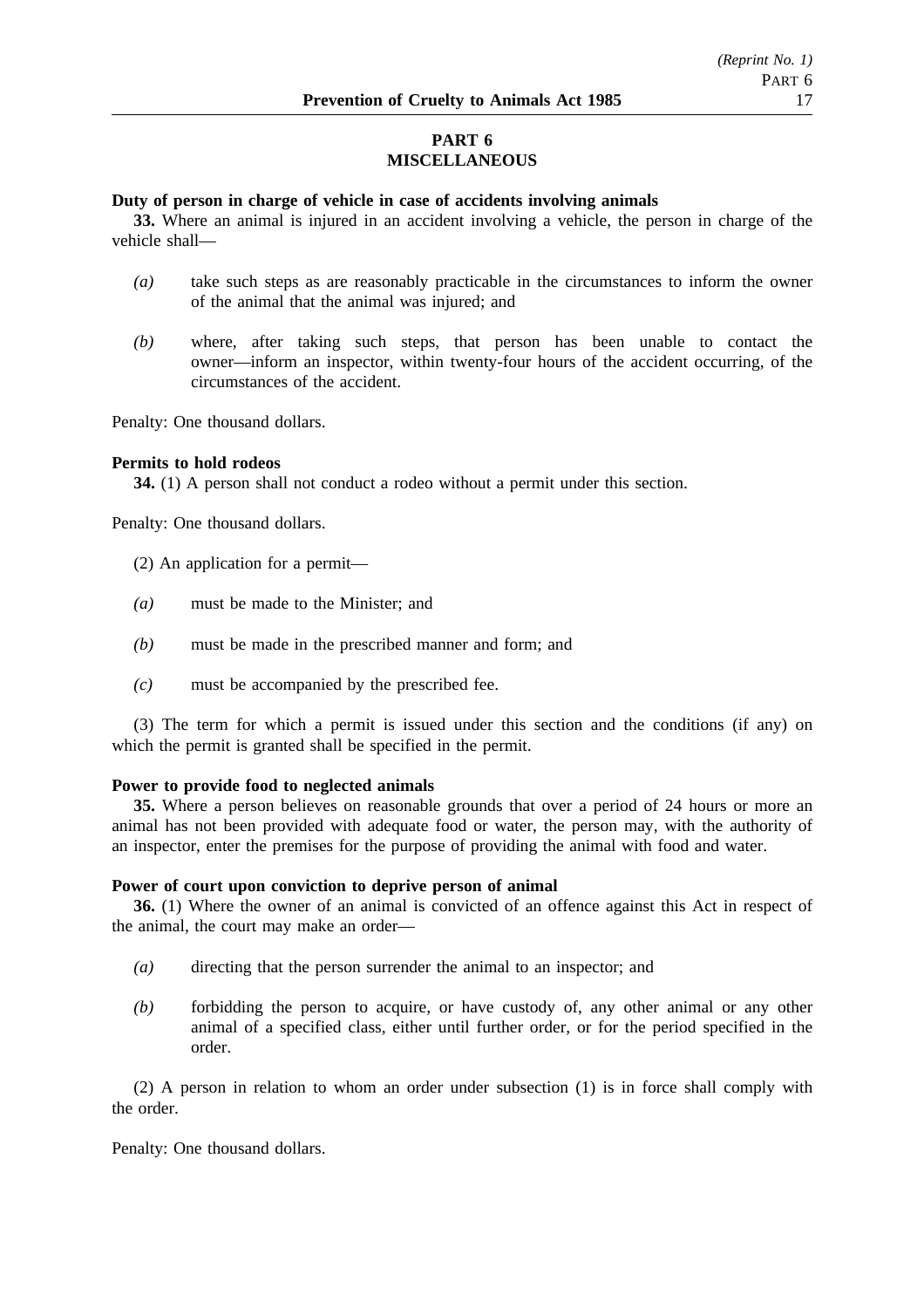#### **Service of notices**

**37.** A notice or document required or authorised to be given or served under this Act may be given or served personally or by post.

#### **Offences by bodies corporate**

**38.** Where a body corporate is guilty of an offence against this Act, every member of the governing body of the body corporate shall be guilty of an offence and liable to the same penalty as is prescribed for the principal offence unless it is proved that the member could not by the exercise of reasonable diligence have prevented the commission of that offence.

#### **Continuing offences**

**39.** (1) A person convicted of an offence against any provision of this Act in respect of a continuing act or omission—

- *(a)* shall be liable, in addition to the penalty otherwise applicable to that offence, to a penalty for each day during which the act or omission continued of not more than one-tenth of the maximum monetary penalty prescribed for that offence; and
- *(b)* shall, if the act or omission continues after conviction, be guilty of a further offence against that provision and liable, in addition to the penalty otherwise applicable to that further offence, to a penalty for each day during which the act or omission continued after that conviction of not more than the amount equal to one-tenth of the maximum monetary penalty prescribed for that offence.

(2) Where an offence against a provision of this Act consists of an omission to do something that is required to be done, the omission shall, for the purposes of subsection (1), be deemed to continue for so long as the thing required or directed to be done remains undone after the expiration of the period for compliance with the requirement.

#### **Employers guilty of offence in some circumstances**

**40.** (1) Where a person commits an offence against this Act in the course of employment by another, the employer shall be guilty of an offence.

Penalty: Five thousand dollars.

(2) It shall be a defence to a charge of an offence against this section to prove that the defendant could not, by the exercise of reasonable diligence, have prevented the commission of the offence by the employee.

#### **Proceedings for offences**

**41.** (1) The offences constituted by this Act are summary offences.

(2) Proceedings for an offence against this Act shall be commenced within twelve months after the date on which the offence is alleged to have been committed.

#### **Evidentiary provision**

**42.** In proceedings for an offence against this Act, an allegation in a complaint that, at a specified time—

- *(a)* a person was the owner of a specified animal; or
- *(b)* a person was, or was not, the holder of a licence or a permit under this Act; or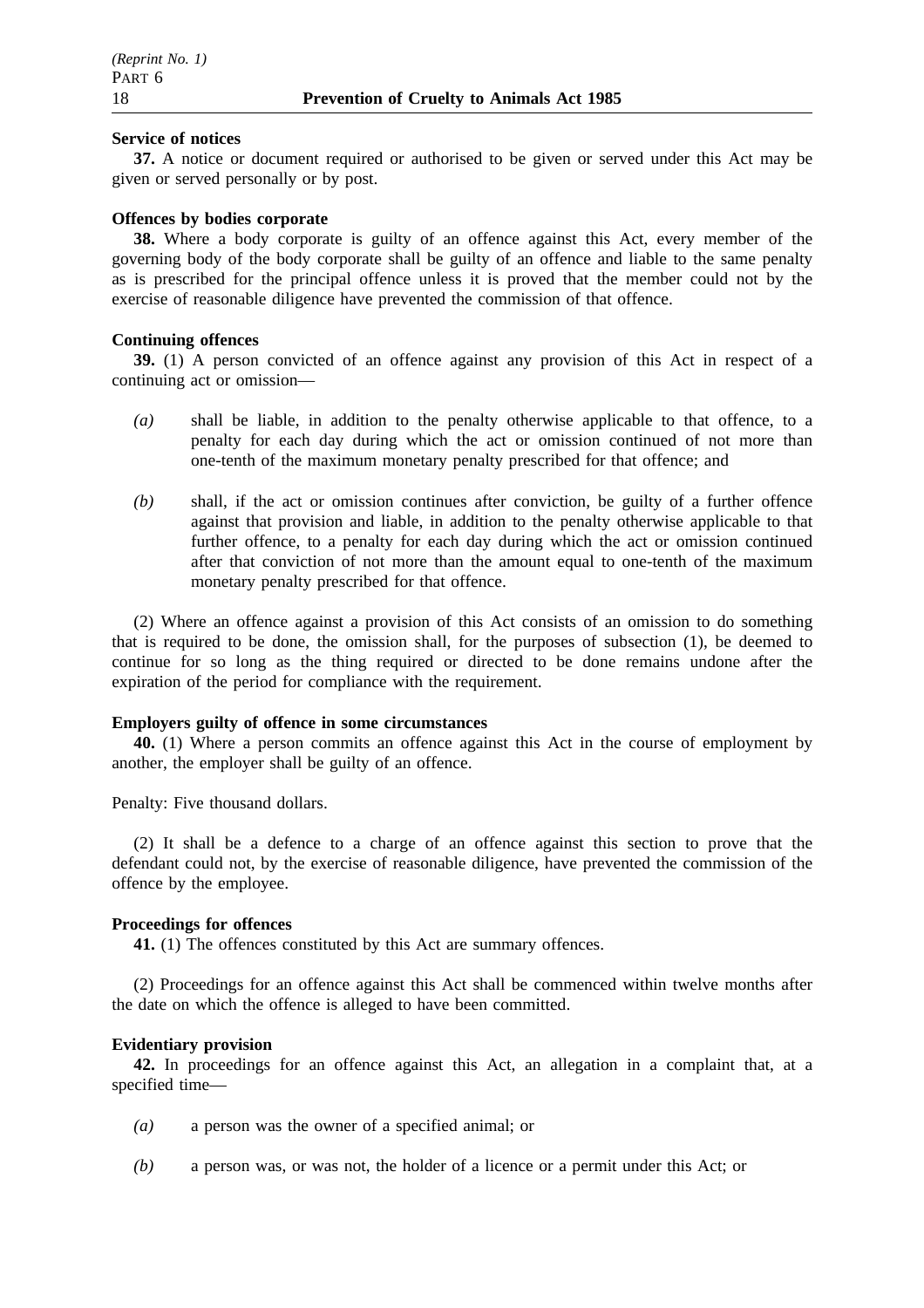*(c)* a licence or a permit was subject to specified conditions,

shall, in the absence of proof to the contrary, be proof of the matter so alleged.

### **Act does not render unlawful practices that are in accordance with prescribed code of animal husbandry practice.**

**43.** Nothing in this Act renders unlawful anything done in accordance with a prescribed code of practice relating to animals.

### **Regulations**

**44.** (1) The Governor may make such regulations as are contemplated by, or as are necessary or expedient for the purposes of, this Act.

- (2) Without limiting the generality of subsection (1), the regulations may—
- *(a)* regulate the slaughtering, trapping, snaring, catching, poisoning, caging or confining of animals;
- *(b)* regulate medical or surgical procedures in relation to animals;
- *(c)* require any specified class of persons or premises to be licensed for specified purposes;

*(d)* regulate—

- (i) the hiring out of animals; or
- (ii) the boarding of animals; or
- (iii) the sale of animals; or
- (iv) the transport of animals; or
- (v) the husbandry of animals; or
- (vi) the use of animals for entertainment;
- *(e)* prescribe the form of any notice, application, permit, licence or other document given, made or granted under this Act;
- *(f)* prescribe fees in respect of anything to be done under this Act;
- *(g)* exempt, conditionally or unconditionally, any person or class of persons or any animal or class of animals from any provision of this Act;
- *(h)* prescribe penalties, not exceeding one thousand dollars, for breach of, or non-compliance with, any regulation.

(3) The regulations may incorporate (with or without modification) or operate by reference to any code of practice relating to animals as in force at a particular time or as amended from time to time by the authority responsible for its publication.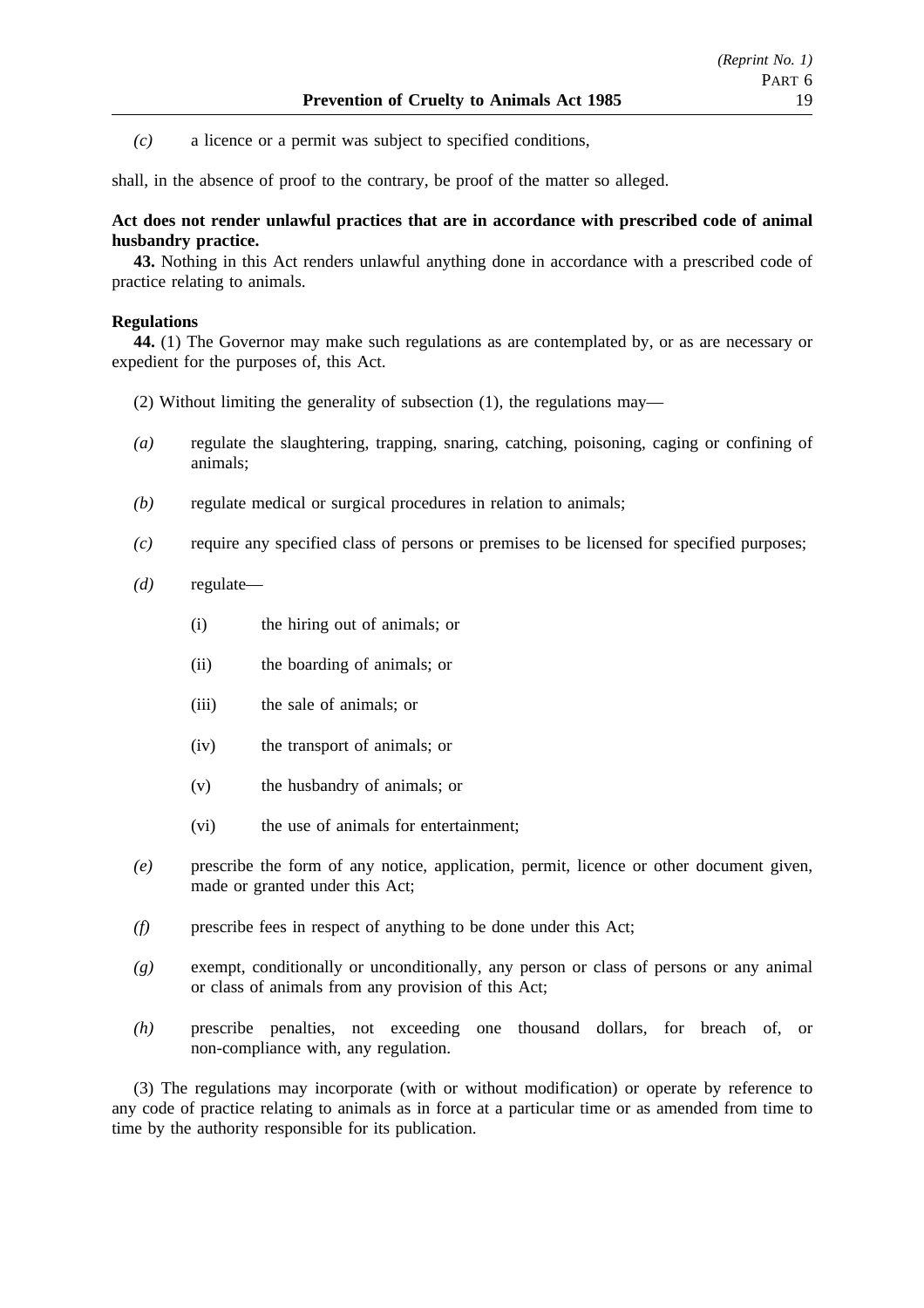- (4) A regulation under this Act may be of general or limited application according to—
- *(a)* the classes of persons or animals; or
- *(b)* the circumstances; or
- *(c)* any other specified factor,

to which the regulation is expressed to apply.